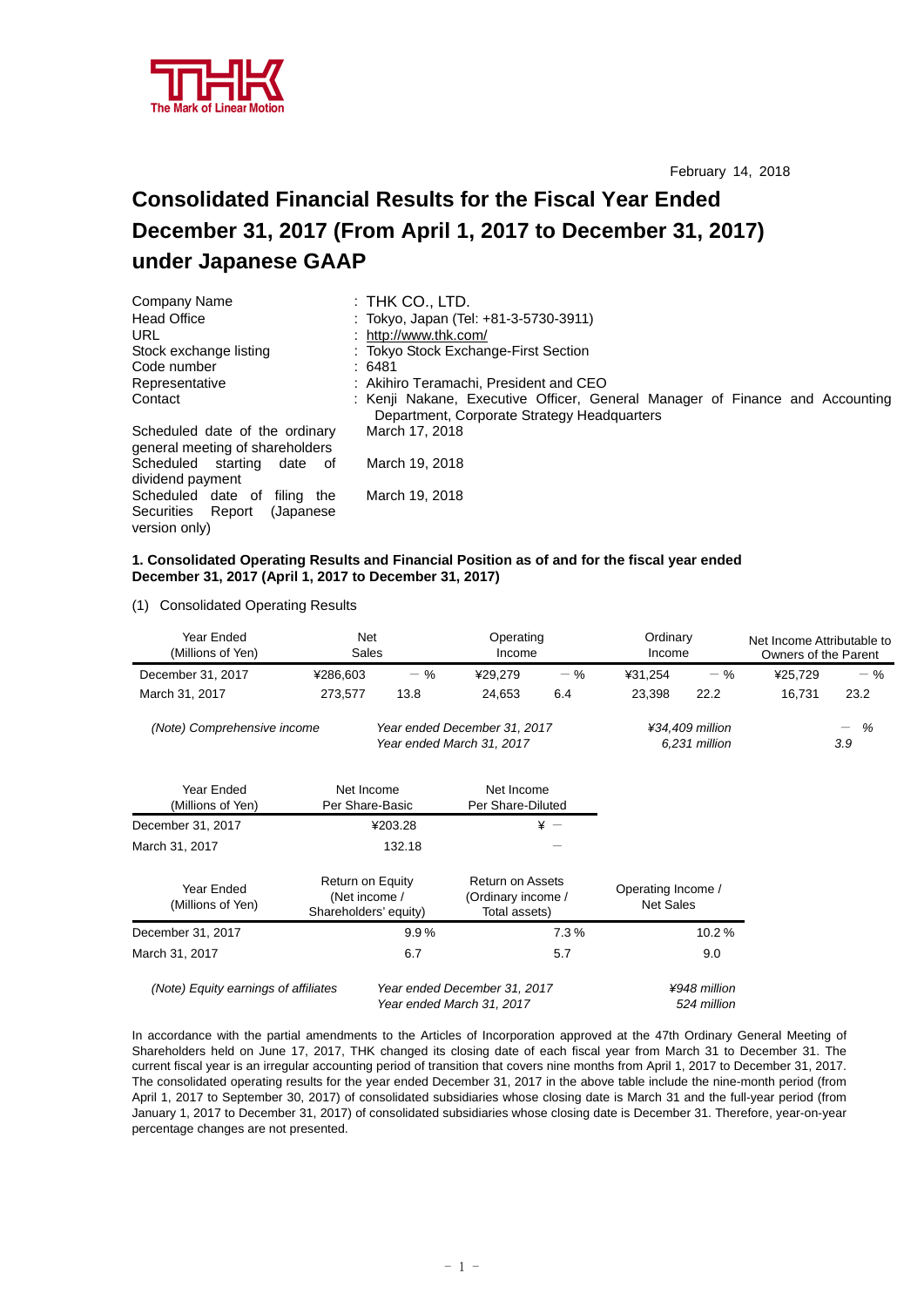#### (2) Consolidated Financial Position

|                         | <b>Total Assets</b><br>(Millions of Yen) | Net Worth Ratio<br>Net Assets<br>(%)<br>(Millions of Yen) |        | Net Assets<br>Per Share (Yen) |
|-------------------------|------------------------------------------|-----------------------------------------------------------|--------|-------------------------------|
| As of December 31, 2017 | ¥436.664                                 | ¥281.754                                                  | 62.0 % | ¥2.140.71                     |
| As of March 31, 2017    | 414.931                                  | 251,540                                                   | 60.0   | .966.80                       |

*(Note) Net worth ratio is defined as net worth divided by total assets. Net worth consists of shareholders' equity and adjustment/valuation items in net assets.* 

| Net worth | As of December 31, 2017: | ¥270.948 million |  |
|-----------|--------------------------|------------------|--|
|           | As of March 31, 2017:    | 248.940 million  |  |

#### (3) Consolidated Cash Flows

| Year Ended<br>(Millions of Yen) | Net Cash Provided by<br><b>Operating Activities</b> | Net Cash Used in<br><b>Investing Activities</b> | Net Cash Used in<br><b>Financing Activities</b> | Cash and Cash<br>Equivalents,<br>End of Year |
|---------------------------------|-----------------------------------------------------|-------------------------------------------------|-------------------------------------------------|----------------------------------------------|
| December 31, 2017               | ¥25.616                                             | $*(15, 831)$                                    | $*(17,802)$                                     | ¥129,920                                     |
| March 31, 2017                  | 40.175                                              | (17,960)                                        | (7,548)                                         | 137,345                                      |

#### **2. Dividends**

|                                              | Dividend Per Share (Yen)                                                 |                       |                                |                    |                                                  |
|----------------------------------------------|--------------------------------------------------------------------------|-----------------------|--------------------------------|--------------------|--------------------------------------------------|
|                                              | Quarter<br>First<br>end                                                  | Second<br>Quarter end | Third Quarter<br>end           | Year/Period<br>end | Total                                            |
| Year ended March 31, 2017<br>(Actual)        |                                                                          | 16.00                 |                                | 25.00              | 41.00                                            |
| Year ended December 31, 2017<br>(Actual)     |                                                                          | 36.00                 |                                | 26.00              | 62.00                                            |
| Year ending December 31, 2018<br>(Projected) |                                                                          |                       |                                |                    |                                                  |
|                                              | Total Amount of<br>Dividends for the<br>year/period<br>(Millions of Yen) |                       | Payout Ratio<br>(Consolidated) |                    | Cash Dividends / Net<br>Assets<br>(Consolidated) |
| Year ended March 31, 2017<br>(Actual)        |                                                                          | 5,189                 |                                | 31.0%              | 2.1%                                             |
| Year ended December 31, 2017<br>(Actual)     |                                                                          | 7.847                 |                                | 30.5%              | $3.0\%$                                          |
| Year ending December 31, 2018<br>(Projected) |                                                                          | n/a                   |                                |                    | n/a                                              |

The amounts of dividends for the year ending December 31, 2018 are planned to be determined in accordance with the targeted payout ratio of 30% on a consolidated basis and will be announced as soon as they are determined.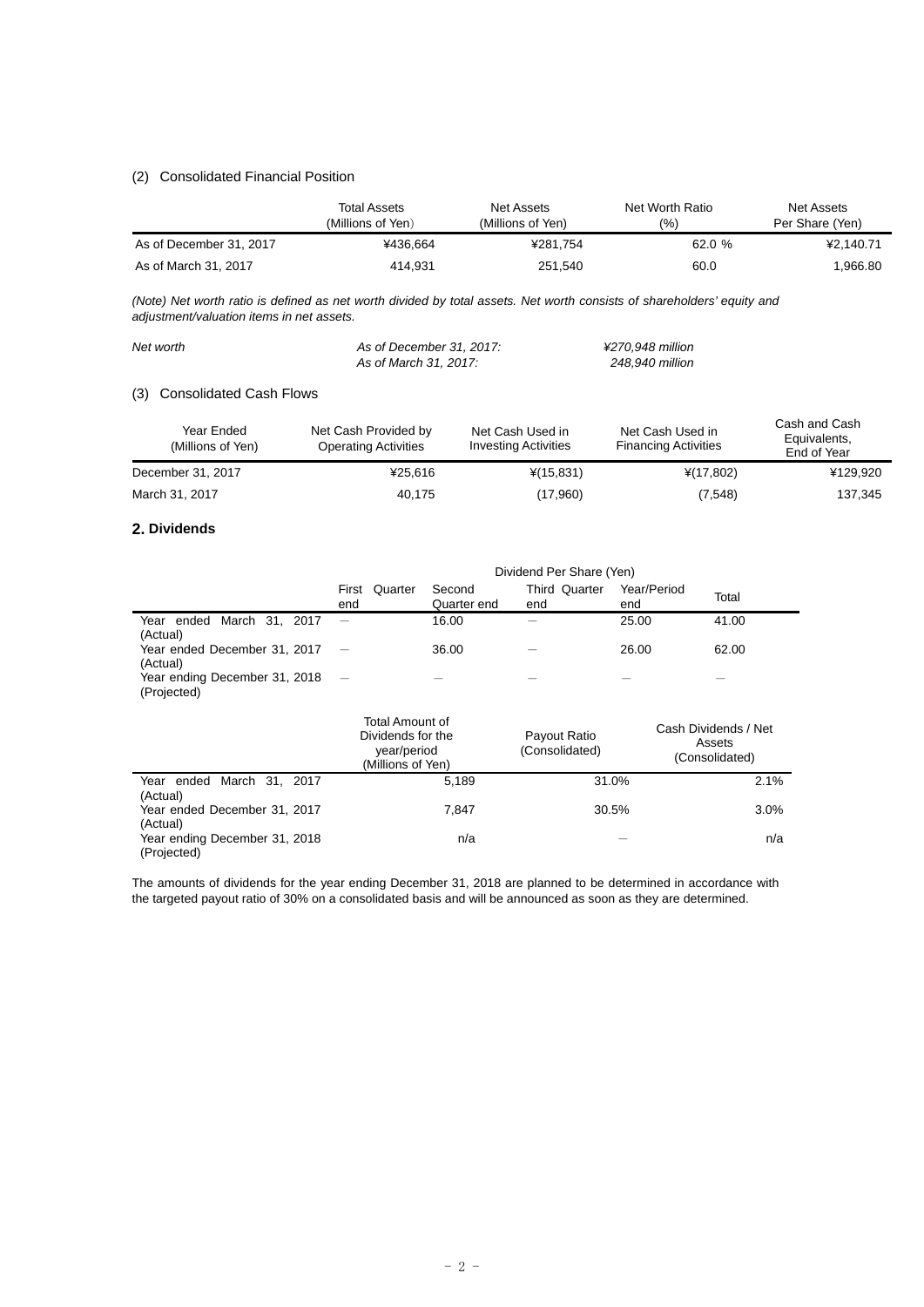# **3. Forecasts for the year ending December 31, 2018 (January 1, 2018 to December 31, 2018)**

|                                             | Net<br>Sales<br>(Millions of Yen) | Operating<br>Income<br>(Millions of Yen) | Ordinary<br>Income<br>(Millions of Yen) | Net Income<br>Attributable to<br>Owners of the<br>Parent<br>(Millions of Yen) | Net Income per<br>Share (Yen) |
|---------------------------------------------|-----------------------------------|------------------------------------------|-----------------------------------------|-------------------------------------------------------------------------------|-------------------------------|
| Six-month period<br>ending<br>June 30, 2018 |                                   |                                          |                                         |                                                                               |                               |
| (amount)                                    | ¥ 173,000                         | ¥ 21,500                                 | ¥ 22,700                                | ¥ 16,600                                                                      | ¥ 131.15                      |
| (percentage)                                | $-$ %                             | $-$ %                                    | $-$ %                                   | $-$ %                                                                         | n/a                           |
|                                             | Net<br>Sales<br>(Millions of Yen) | Operating<br>Income<br>(Millions of Yen) | Ordinary<br>Income<br>(Millions of Yen) | Net Income<br>Attributable to<br>Owners of the<br>Parent<br>(Millions of Yen) | Net Income per<br>Share (Yen) |
| Year ending December 31,                    |                                   |                                          |                                         |                                                                               |                               |
| 2018                                        |                                   |                                          |                                         |                                                                               |                               |
| (amount)                                    | ¥ 350,000                         | ¥ 45,000                                 | ¥ 46,900                                | ¥ 34,100                                                                      | ¥ 269.42                      |
| (percentage)                                | $-$ %                             | $-$ %                                    | $-$ %                                   | $-$ %                                                                         | n/a                           |

The current fiscal year is an irregular accounting period of transition that covers nine months from April 1, 2017 to December 31, 2017. Therefore, the expected year-on-year percentage changes are not presented.

## (For reference)

The following percentage figures represent the percentage changes of the forecasted operating results for the year ending December 31, 2018 comparing to the operating results of the corresponding period a year earlier (from January 1, 2017 to December 31, 2017) computed for the comparison purposes.

|                                                              | <b>Net</b><br>Sales<br>(Millions of Yen) | Operating<br>Income<br>(Millions of Yen) | Ordinary<br>Income<br>(Millions of Yen) | Net Income<br>Attributable to<br>Owners of the<br>Parent<br>(Millions of Yen) |
|--------------------------------------------------------------|------------------------------------------|------------------------------------------|-----------------------------------------|-------------------------------------------------------------------------------|
| Year ending December 31,<br>2018<br>(amount)<br>(percentage) | ¥ 350,000<br>9.8%                        | ¥ 45.000<br>23.6%                        | ¥ 46.900<br>23.1%                       | ¥ 34,100<br>12.5%                                                             |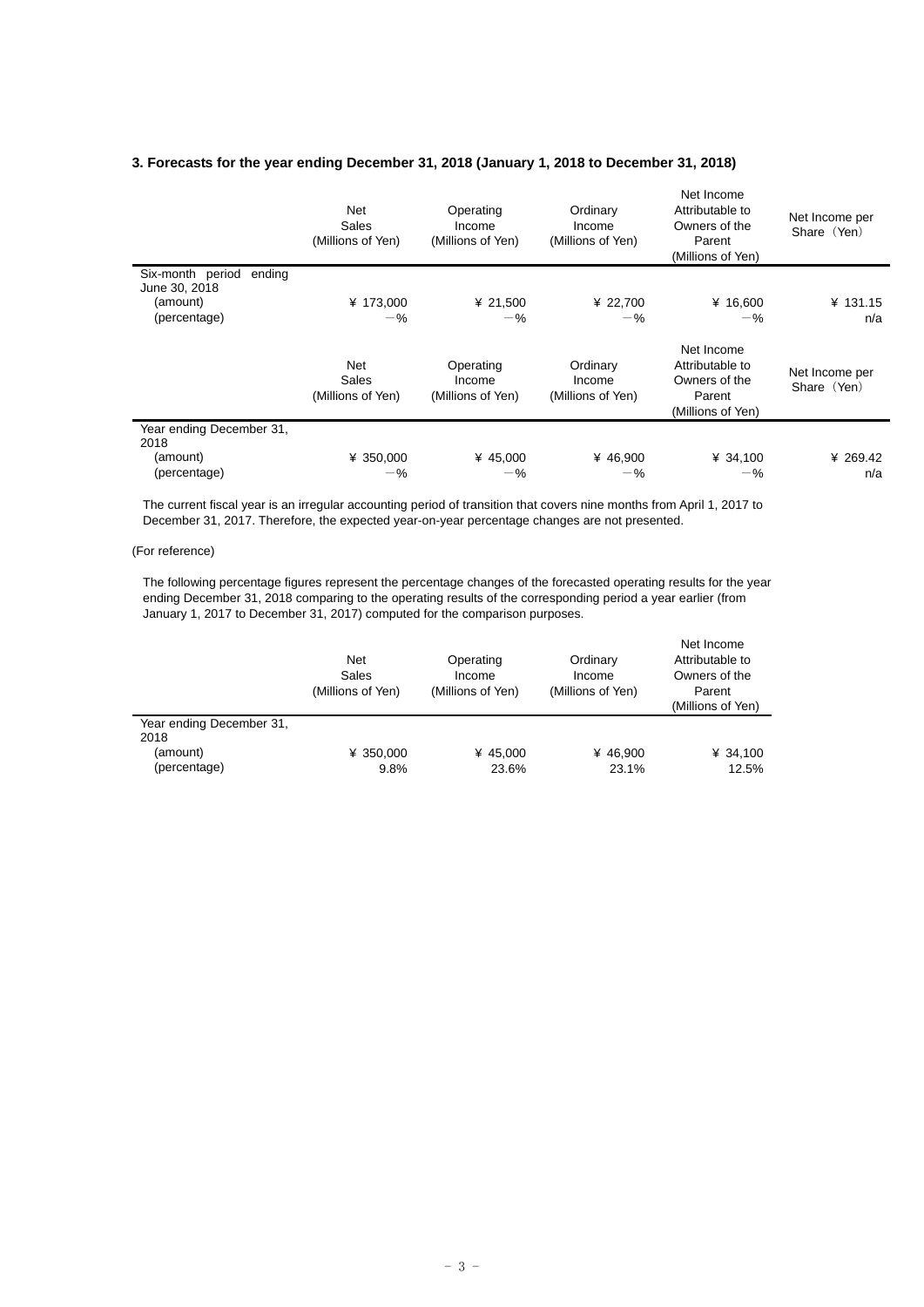#### **4**.**Other Financial Information**

- (1) Significant change in scope of consolidation: None
- (2) Changes in accounting policy and estimates, and restatement due to:

| a.<br>b. |    | Changes in accounting standards<br>Other changes | None<br>None      |             |
|----------|----|--------------------------------------------------|-------------------|-------------|
| (3)      |    | Number of shares                                 |                   |             |
|          | a. | Common stock issued, including treasury          |                   | (shares)    |
|          |    | stock, as of:                                    | December 31, 2017 | 133,856,903 |
|          |    |                                                  | March 31, 2017    | 133.856.903 |
|          | b. | Treasury stock as of:                            | December 31, 2017 | 7,287,650   |
|          |    |                                                  | March 31, 2017    | 7.285.746   |
|          | c. | Average number of common stock for the           |                   |             |
|          |    | year ended:                                      | December 31, 2017 | 126,570,126 |
|          |    |                                                  | March 31, 2017    | 126.582.277 |

#### **5**.**Accounting Changes**

Effective this consolidated fiscal year, THK and its consolidated subsidiaries whose closing date is March 31 changed their closing date of each fiscal year from March 31 to December 31. The consolidated balance sheet date was also changed to December 31. By unifying the fiscal year with its foreign subsidiaries, THK intends to promote integrated group operations and improve its management transparency through timely and appropriate disclosure of its operating results and other business information. In accordance with this change, the current fiscal year was an irregular accounting period that include the operating results for the nine months (from April 1, 2017 to December 31, 2017) of THK and consolidated subsidiaries whose closing date is March 31 and the operating results for the full-year (from January 1, 2017 to December 31, 2017) of consolidated subsidiaries whose closing date is December 31.

The operating results of the consolidated subsidiaries whose closing date is December 31 for the three months ended March 31, 2017, which have been adjusted through consolidated statements of income, are as follows:

| (Millions of Yen)                    | <b>Net</b><br>Operating<br>Sales<br>Income |        | Ordinary<br>Income | Income before<br>income taxes |
|--------------------------------------|--------------------------------------------|--------|--------------------|-------------------------------|
| Three months ended<br>March 31, 2017 | ¥44.414                                    | ¥2.129 | ¥1.984             | ¥1.979                        |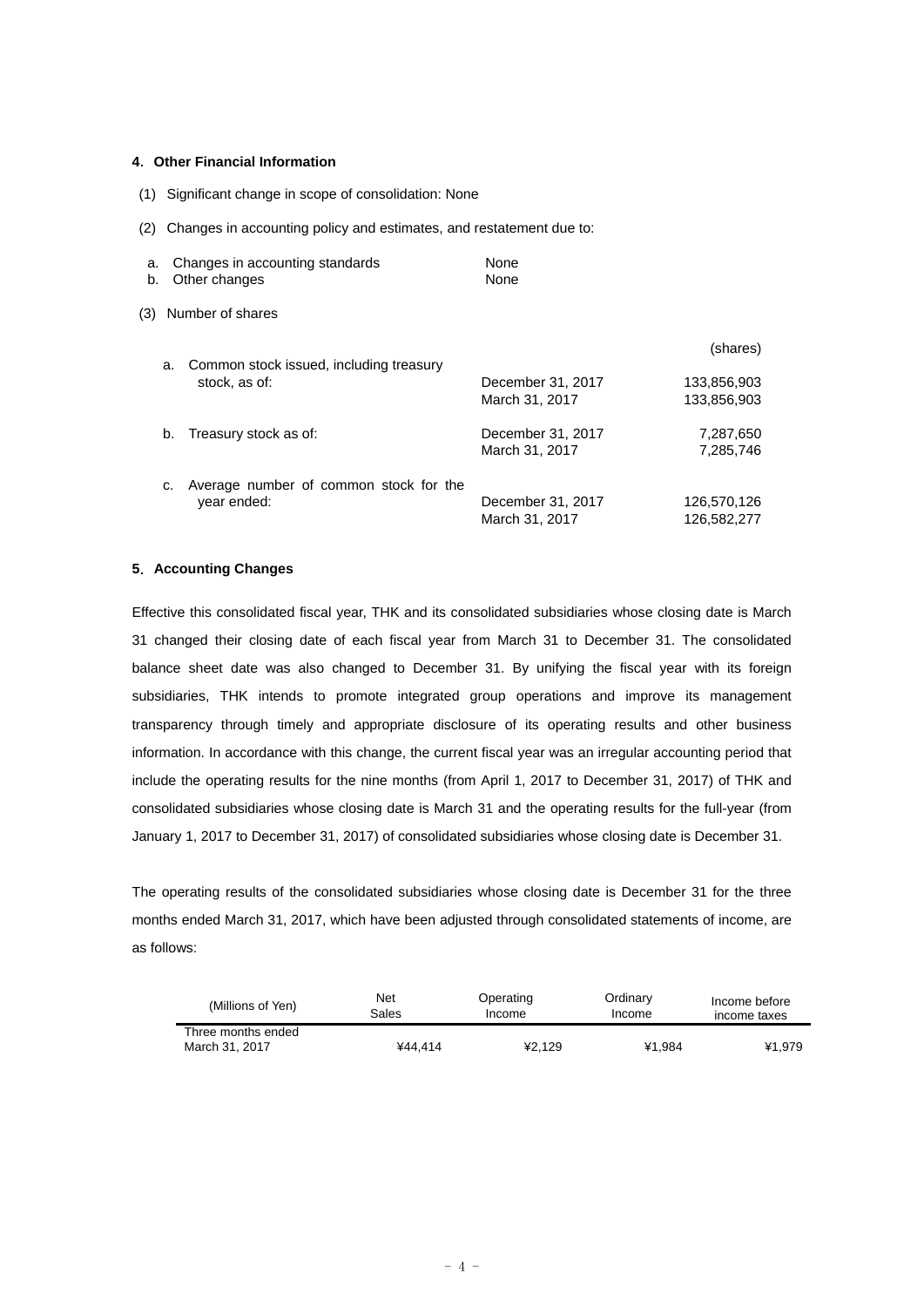## **For Reference: Outline of Non-consolidated Financial Statements**

#### **1. Non-Consolidated Operating Results and Financial Position as of and for the year ended December 31, 2017 (April 1, 2017 to December 31, 2017)**

#### (1) Operating Results

| Year Ended<br>(Millions of Yen) | <b>Net</b><br>Sales           |         | Operating<br>Income             |        | Ordinary<br>Income |       | Net<br>Income |       |
|---------------------------------|-------------------------------|---------|---------------------------------|--------|--------------------|-------|---------------|-------|
| December 31, 2017               | ¥123,403                      | $-$ %   | ¥18.656                         | $-$ %  | ¥20.756            | $-$ % | ¥28.215       | $-$ % |
| March 31, 2017                  | 133,189                       | 5.6     | 15,998                          | (10.8) | 16.241             | 1.1   | 12.165        | 2.6   |
| Year Ended March 31<br>'Yen)    | Net Income<br>Per Share-Basic |         | Net Income<br>Per Share-Diluted |        |                    |       |               |       |
| December 31, 2017               |                               | ¥222.92 | $\frac{1}{2}$ $-$               |        |                    |       |               |       |
| March 31, 2017                  |                               | 96.10   |                                 |        |                    |       |               |       |

In accordance with the partial amendments to the Articles of Incorporation approved at the 47th Ordinary General Meeting of Shareholders held on June 17, 2017, THK changed its closing date of each fiscal year from March 31 to December 31. The current fiscal year is an irregular accounting period of transition that covers nine months from April 1, 2017 to December 31, 2017 Therefore, year-on-year percentage changes are not presented.

#### (2) Financial Position

|                         | Total Assets      | Net Assets         | Net Worth Ratio | Net Assets      |
|-------------------------|-------------------|--------------------|-----------------|-----------------|
|                         | (Millions of Yen) | (Millions of Yen). | (9/0)           | Per Share (Yen) |
| As of December 31, 2017 | ¥345.045          | ¥227,529           | 65.9%           | ¥1.797.62       |
| As of March 31, 2017    | 331,865           | 205,809            | 62.0            | .625.99         |

*(Note) Net worth ratio is defined as net worth divided by total assets. Net worth consists of shareholders' equity and adjustment/valuation items in net assets.* 

| Net worth | As of December 31, 2017: | ¥227.529 million |
|-----------|--------------------------|------------------|
|           | As of March 31, 2017:    | 205.809 million  |

#### **2. Non-Consolidated forecasts for the year ending December 31, 2018 (January 1, 2018 to December 31, 2018)**

|                                                                         | <b>Net</b><br>Sales<br>(Millions of Yen) | Operating<br>Income<br>(Millions of Yen) | Ordinary<br>Income<br>(Millions of Yen) | Net<br>Income<br>(Millions of Yen) | Net Income per<br>Share (Yen) |
|-------------------------------------------------------------------------|------------------------------------------|------------------------------------------|-----------------------------------------|------------------------------------|-------------------------------|
| Six-month period<br>ending<br>June 30, 2018<br>(amount)<br>(percentage) | ¥88.500<br>$-$ %                         | ¥13.200<br>$-$ %                         | ¥15,600<br>$-$ %                        | ¥11.300<br>$-$ %                   | ¥89.28<br>n/a                 |
|                                                                         | Net<br>Sales<br>(Millions of Yen)        | Operating<br>Income<br>(Millions of Yen) | Ordinary<br>Income<br>(Millions of Yen) | Net<br>Income<br>(Millions of Yen) | Net Income per<br>Share (Yen) |
| Year ending December 31,<br>2018<br>(amount)<br>(percentage)            | ¥182,000<br>$-$ %                        | ¥28,200<br>$-\%$                         | ¥31,100<br>$-$ %                        | ¥22,600<br>$-$ %                   | ¥178.55<br>n/a                |

The current fiscal year is an irregular accounting period of transition that covers nine months from April 1, 2017 to December 31, 2017. Therefore, the expected year-on-year percentage changes are not presented.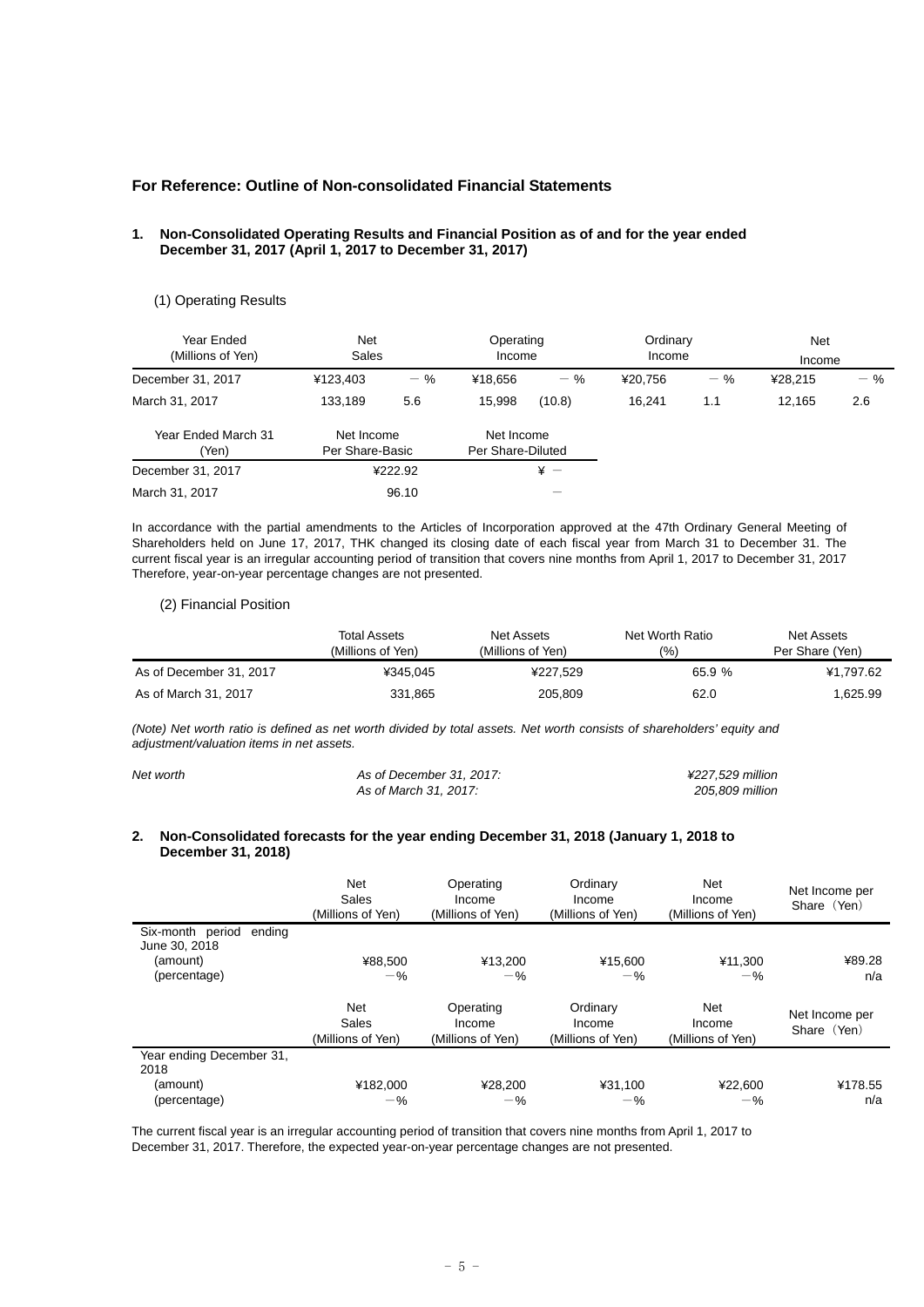### (For reference)

The following percentage figures represent the percentage changes of the forecasted operating results for the year ending December 31, 2018 comparing to the operating results of the corresponding period a year earlier (from January 1, 2017 to December 31, 2017) computed for the comparison purposes.

|                                 | <b>Net</b><br>Sales<br>(Millions of Yen) | Operating<br>Income<br>(Millions of Yen) | Ordinary<br>Income<br>(Millions of Yen) | Net Income<br>Attributable to<br>Owners of the<br>Parent<br>(Millions of Yen) |
|---------------------------------|------------------------------------------|------------------------------------------|-----------------------------------------|-------------------------------------------------------------------------------|
| Year ended December 31,<br>2018 |                                          |                                          |                                         |                                                                               |
| (amount)<br>(percentage)        | ¥182,000<br>15.1%                        | ¥28,200<br>34.9%                         | ¥31.100<br>37.0%                        | ¥22,600<br>$(21.0)\%$                                                         |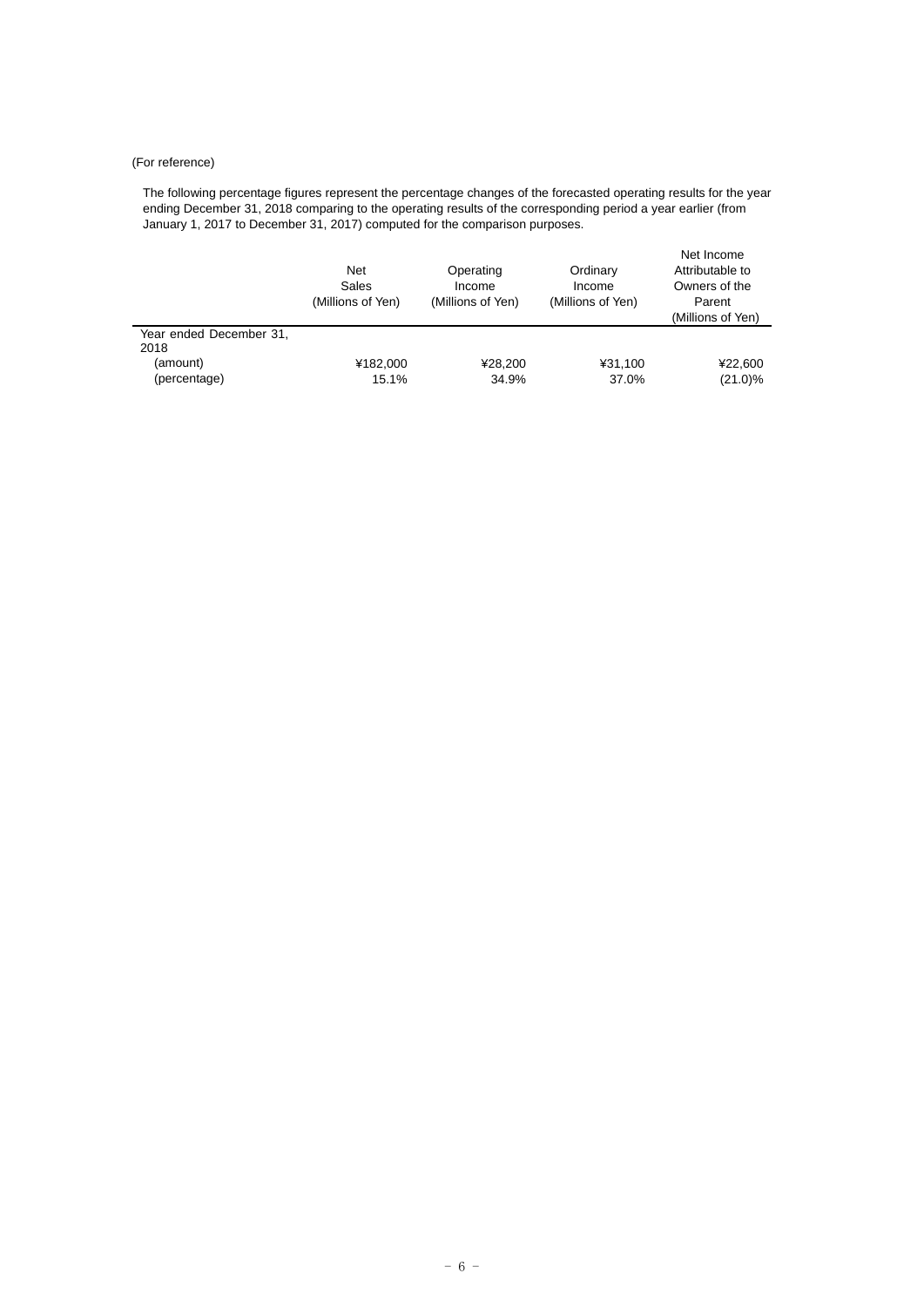## **Management's Discussion and Analysis**

#### **1, Operating results (From April 1, 2017 to December 31, 2017)**

#### **(1) Summary of overall performance**

In accordance with the partial amendments to the Articles of Incorporation approved at the 47th Ordinary General Meeting of Shareholders held on June 17, 2017, THK changed its closing date of each fiscal year from March 31 to December 31. The current fiscal year is an irregular accounting period of transition that covers nine months from April 1, 2017 to December 31, 2017. The consolidated operating results for the year ended December 31, 2017 include the nine months period (from April 1, 2017 to December 31, 2017) of consolidated subsidiaries whose closing date is March 31 and the full-year period (from January 1, 2017 to December 31, 2017) of consolidated subsidiaries whose closing date is December 31. Therefore, year-on-year percentage changes are not presented.

During this fiscal year, while the economy in developed countries such as Europe and the United States of America continuously rallied, signs of recovery were seen in the economy in emerging countries such as China; the world economy continued its modest recovery. In Japan, while exports were robust because of the recovery of the world economy, the economy showed signs of an overall recovery trend and gradually rallied.

The THK Group has identified "Full-Scale Globalization," the "Development of New Business Areas," and "Change in Business Style" as cornerstones of its growth strategy to expand the markets of its products such as LM Guide (Linear Motion Guide). As to Full-Scale Globalization, while the markets in emerging countries such as China are growing by dint of the factory automation progress, which is also spreading to developed-country users, the THK Group endeavors to expand its global sales network to meet such demand. Regarding Development of New Business Areas, while the THK Group's products are getting widely adopted in new business fields such as automobile parts, seismic isolation and damping systems, medical equipment, aircraft, robot, and renewable energy, the THK Group is working on expanding sales of not only existing products but also new developed products. In addition to promoting these strategies above, the THK Group is also committed to further expand its business fields by changing its business style enabled by making full use of AI and robot technologies in many ways.

In this fiscal year, while the overall business was going strong because of sales to the electronics industry driven by the robust investments in the semiconductor industry and of expanding demand for general machine products and machine tool products, the THK Group captured such demand and successfully increased sales with its strengthened operating structure on a global scale. On the cost front, while demand was increasing, the THK Group continued to implement various activities such as robotization and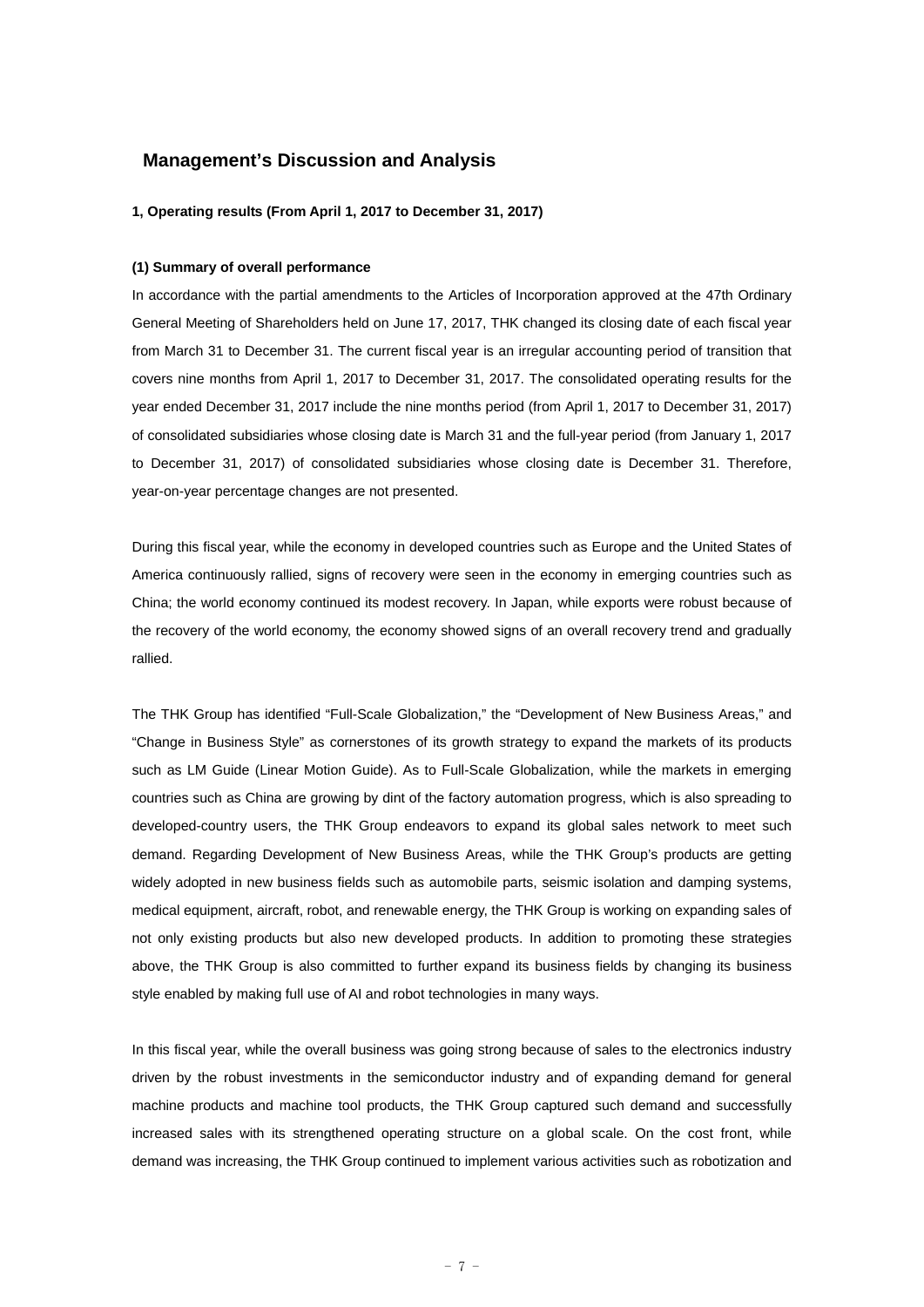automation to improve its productivity.

As a result, net sales and operating income for the year amounted to ¥286,603 million and ¥29,279 million, respectively.

Total non-operating income was ¥2,830 million of which major components were ¥948 million of equity earnings of affiliates and ¥465 million of interest income. Total non-operating expenses were ¥855 million of which major components were ¥360 million of interest expenses and ¥270 million of foreign exchange loss, net.

As a result, THK recorded ¥31,254 million of ordinary income.

As announced on October 23, 2017, THK transferred all of its holdings of shares of THK RHYTHM CO., LTD., a consolidated subsidiary, to TRA Holdings, CO., LTD. Because of this share transfer, a write-down of investments in a subsidiary became deductible and gain on sale of investments in an affiliate was adjusted on consolidation for tax purposes. The effect on the consolidated statement of income was to decrease income tax-current by ¥3,100 million. As a result, net income attributable to owners of the parent for the year was ¥25,729 million.

#### (For reference)

If the previous fiscal year were a nine-month period from April 1, 2016 to December 31, 2016, the pro forma operating results and year-on-year comparison would be as follows:

|                                                    | Pro forma accounting<br>period-Nine months<br>ended December 31.<br>2016(A) | Year ended December 31,<br>$2017 -$ Nine months<br>ended December 31.<br>2017(B) | (Millions of yen)<br>Fluctuation (%)<br>$(B-A)/A$ |
|----------------------------------------------------|-----------------------------------------------------------------------------|----------------------------------------------------------------------------------|---------------------------------------------------|
| Net sales                                          | ¥ 241,510                                                                   | ¥ 286,603                                                                        | 18.7                                              |
| Operating income                                   | 17.840                                                                      | 29.279                                                                           | 64.1                                              |
| Ordinary income                                    | 17.236                                                                      | 31.254                                                                           | 81.3                                              |
| Net income attributable<br>to owners of the parent | 11.675                                                                      | 25,729                                                                           | 120.4                                             |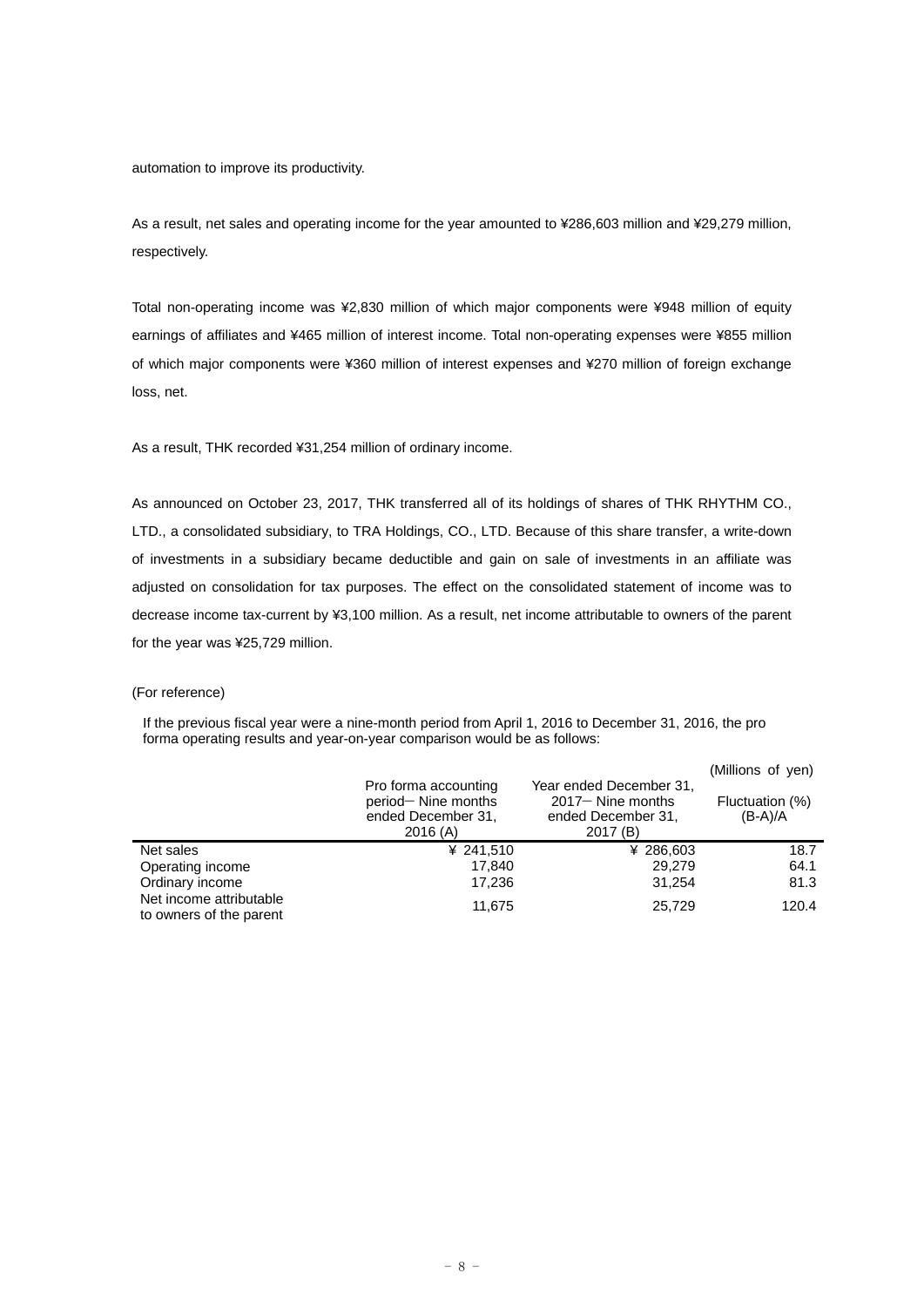#### **(2) Operating results by segment**

#### (Japan)

In Japan, while there were signs of overall recovery with strong exports underpinned by the recovery of the world economy, the economy gradually rallied. In addition to sales to the electronics industry, demand for general machine products and machine tool products was expanding. In such a situation, where overall demand was robust, the THK Group successfully recorded ¥106,072 million of net sales and ¥20,248 million of operating income (segment income).

#### (The Americas)

In the Americas, while the economy continued its recovery trend by dint of the robust consumer spending and capital investments, the production and sales sections worked in unison to expand and deepen transactions with existing customers and to cultivate new business fields such as automobile, medical equipment, aircraft, and energy-related business. In such a situation, where demand for electronics products and machine tool products was robust, the THK Group recorded ¥67,130 million of net sales and ¥2,738 million of operating income (segment income).

#### (Europe)

In Europe, while the economy continued its modest recovery trend mainly because of strong consumer spending, the production and sales sections proactively worked in unison to expand transactions with existing customers and to cultivate new business fields such as automobile, medical equipment, aircraft and robot. In such a situation, where demand for general machine products and machine tool products was robust, the THK Group recorded ¥57,247 million of net sales and ¥627 million of operating income (segment income).

#### (China)

In China, in addition to the increasing demand boosted by smartphone and automobile-related investments, demand for THK Group's products was widely expanded because of the factory automation progress brought by the shortage in labor and the hike in personnel expenses. In such a situation, by utilizing the sales and production system that the THK Group has aggressively enhanced, the THK Group captured such demand and successfully recorded ¥40,024 million of net sales and ¥3,126 million of operating income (segment income).

#### (Other)

In other countries and regions, the THK Group continued to expand and deepen transactions with existing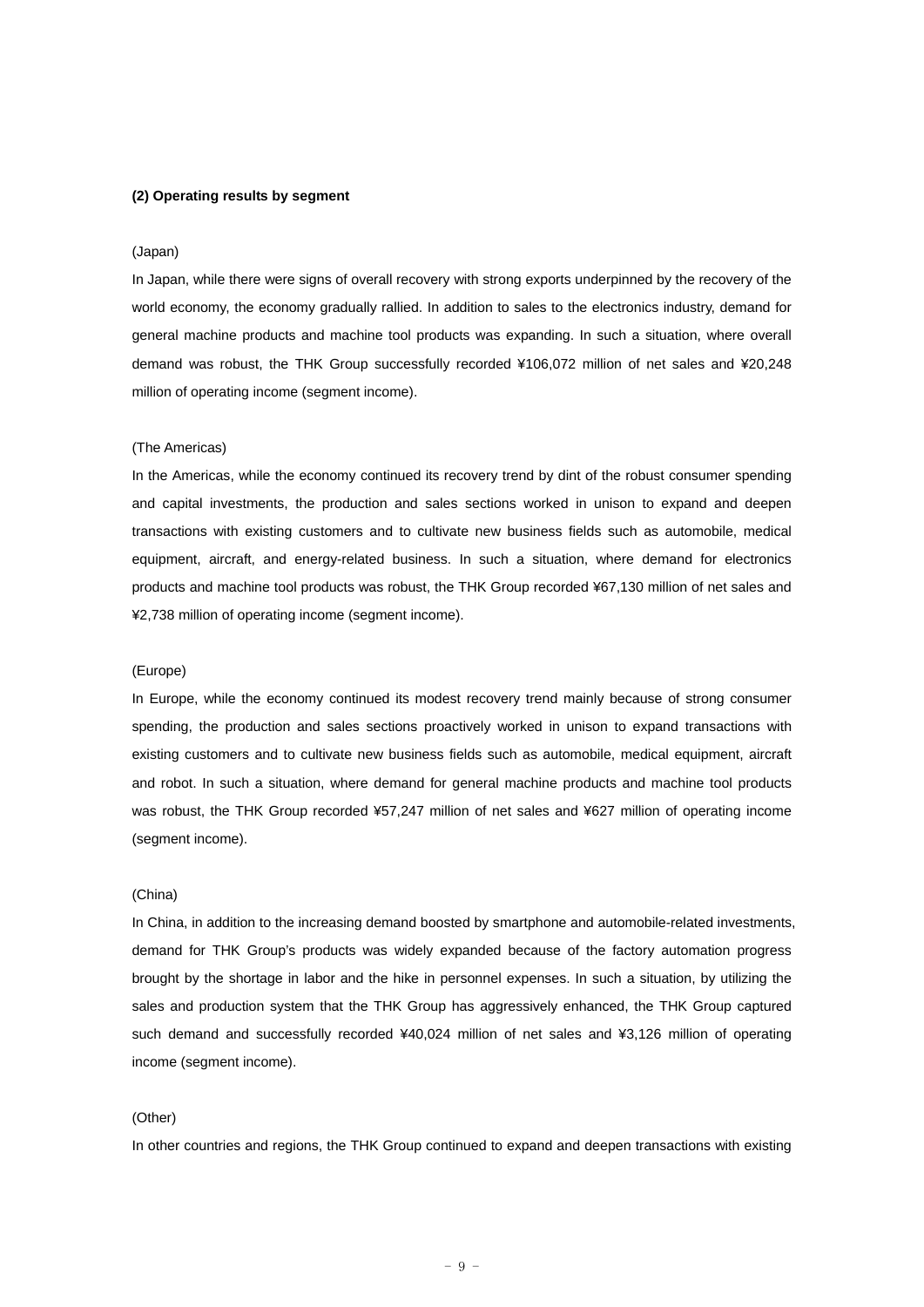customers and to cultivate new customers while expanding its sales channels in the ASEAN countries. In addition, the increasing demand in China had a positive impact in some areas. As a result, net sales and operating income (segment income) were ¥16,128 million and ¥2,171 million, respectively.

#### **2, Financial position (As of December 31, 2017)**

Total assets stood at ¥436,664 million, ¥21,733 million more than the previous fiscal year-end, due mainly to a combined effect of increase in (1) accounts and notes receivable by ¥7,325 million, (2) electronically recorded monetary claims by ¥4,297 million, (3) raw materials and supplies by ¥3,379 million, (4) machinery and equipment (net) by ¥4,796 million, and (5) Long-term investments in securities by ¥3,087 million and decrease in cash and bank deposits by ¥7,424 million.

Total liabilities stood at ¥154,910 million, ¥8,480 million less than the previous fiscal year-end, due mainly to a combined effect of increase in electronically recorded obligations by ¥3,366 million and decrease in (1) bonds by ¥13,000 million and (2) income taxes payable by ¥2,191 million.

Net assets stood at ¥281,754 million, ¥30,213 million more than the previous fiscal year-end, due mainly to a combined effect of increase in (1) retained earnings by ¥18,008 million, (2) non-controlling interests by ¥8,206 million, and (3) foreign currency translation adjustments by ¥6,666 million and decrease in additional paid-in capital by ¥4,143 million.

|                                                        | Year ended March 31 |       |      |       | Year ended<br>December 31 |
|--------------------------------------------------------|---------------------|-------|------|-------|---------------------------|
|                                                        | 2014                | 2015  | 2016 | 2017  | 2017                      |
| Net Worth / Total Assets (%)                           | 65.3                | 66.3  | 60.7 | 60.0  | 62.0                      |
| Market Capitalization /<br>Total Assets (%)            | 92.2                | 109.6 | 68.1 | 90.4  | 129.7                     |
| Interest-bearing Debt /<br>Operating Cash Flow (years) | 2.5                 | 2.6   | 4.3  | 2.1   | 2.7                       |
| Operating Cash Flow /<br>Interest Paid (times)         | 29.5                | 57.8  | 46.3 | 101.1 | 71.1                      |

# **For reference: Cash Flow Indices**

*(Note 1) All indices are computed based on the consolidated data.* 

*(Note 2) Market capitalization equals the stock price at the end of year multiplied by the number of issued shares at the end of year.*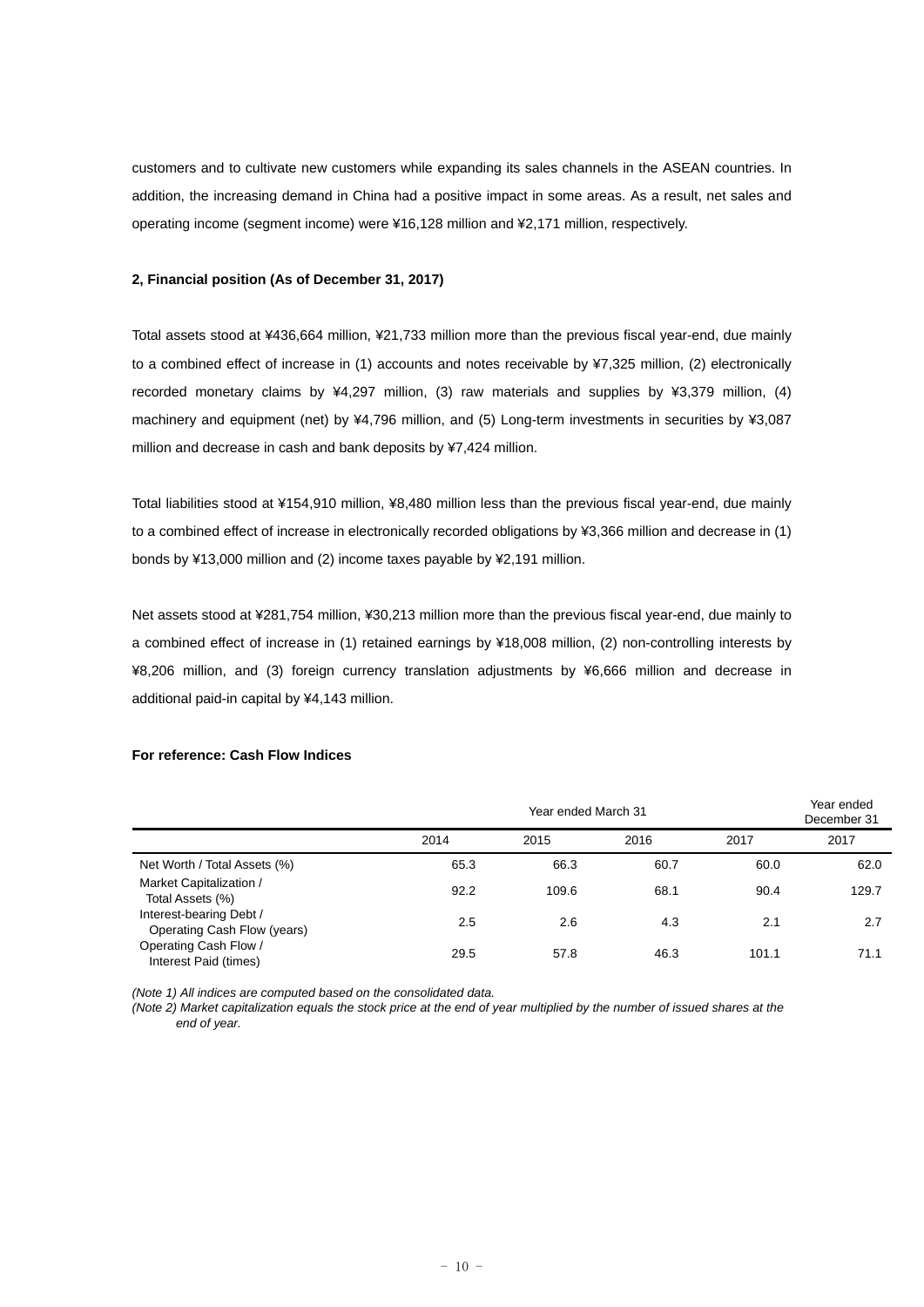### **3. Forecasts for the year ending December 31, 2018**

Considering the latest demand in the industrial machinery business that exceeds the highest level ever recorded, THK expects ¥350,000 million of net sales, ¥45,000 million of operating income, ¥46,900 million of ordinary income, and ¥34,100 million of net income attributable to the owners of the parent, for the year ending December 31, 2018.

#### Year ending December 31, 2018 (Consolidated)

|                     | <b>Net Sales</b> | Operating Income | Ordinary Income | Net Income |
|---------------------|------------------|------------------|-----------------|------------|
| Millions of Yen     | ¥350.000         | ¥45.000          | ¥46.900         | ¥34.100    |
| Component ratio (%) | 100.0%           | 12.9%            | 13.4%           | 9.7%       |
| Fluctuation (%)     | $-$ %            | $-$ %            | $-$ %           | $-$ %      |

*(Note) The current fiscal year is an irregular accounting period of transition that covers nine months from April 1, 2017 to December 31, 2017. Therefore, the expected year-on-year percentage changes are not presented.* 

 *(Note) Average exchange rates assumed and used for the above forecasts are as follows:* 

*U.S. dollar 1=¥105.00 Euro 1=¥132.00* 

#### (For reference)

If the accounting period of THK and its all consolidated subsidiaries were from January 1, 2017 to December 31, 2017, the pro forma operating results for the year (12 months) ended December 31, 2017 would be as follows:

|                     | Net Sales | Operating Income | Ordinary Income | Net Income |
|---------------------|-----------|------------------|-----------------|------------|
| Millions of Yen     | ¥ 318,800 | ¥ 36.400         | ¥ 38.100        | ¥ 30,300   |
| Component ratio (%) | 100.0%    | 11.4%            | 12.0%           | 9.5%       |
| Fluctuation (%)     | $-$ %     | $-$ %            | $-$ %           | $-$ %      |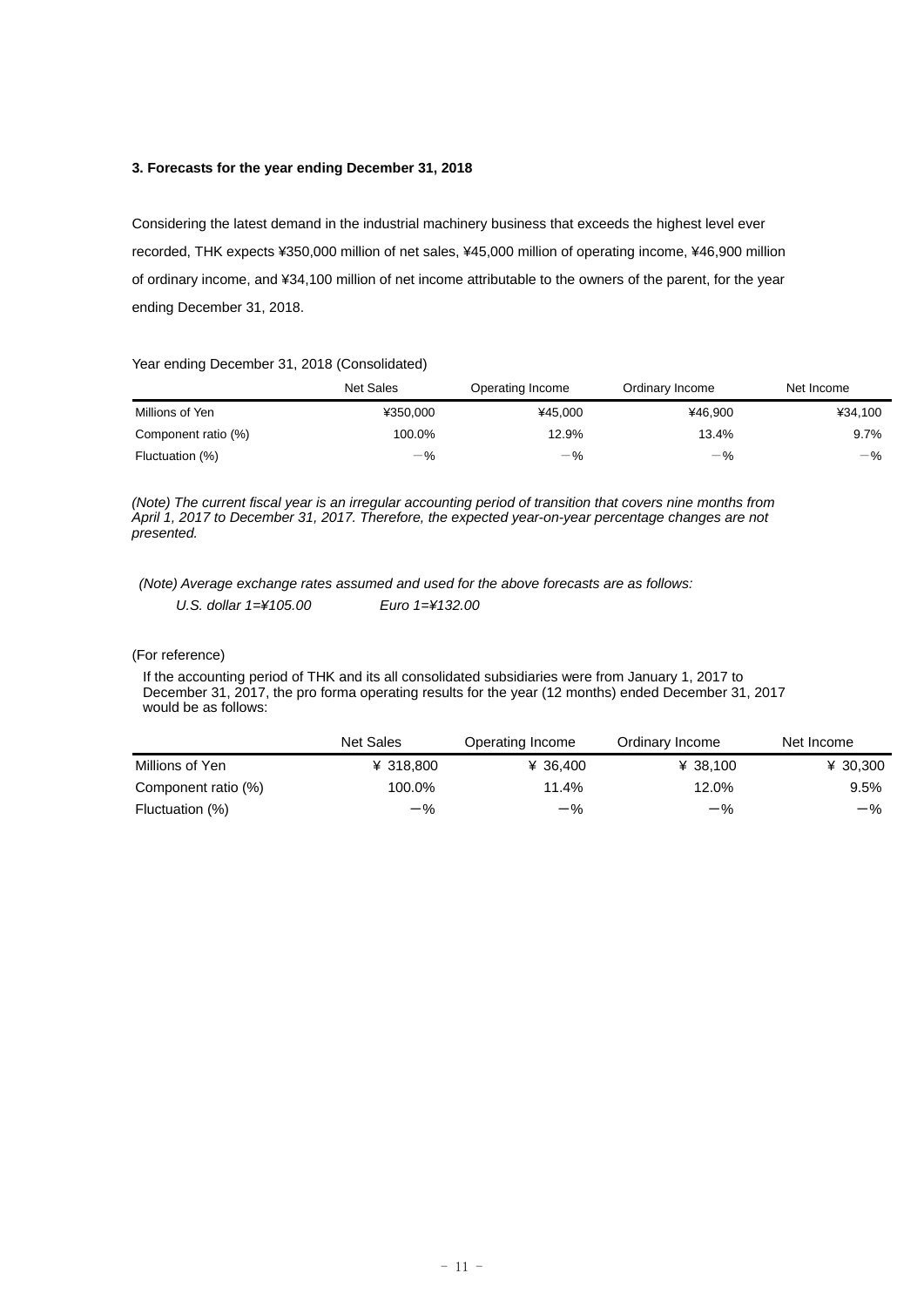### **Basic Policies Regarding Distribution of Profits and Dividends**

Not only its basic policy which is to provide shareholders with stable and continuous dividends, THK also places priority on providing shareholders with proactive distribution of profit befitting operating results, simultaneously strengthening its financial soundness by securing internal reserve. THK plans to make effective use of internal reserve by investing it to research and development activities, production facilities, and IT systems, to respond globalization.

In accordance with these policies, the Company plans ¥26.00 per share for the year-end dividends. As a result, cash dividends applicable for the year ended December 31, 2017 will be ¥62.00 per share, including the interim dividends of ¥36.00 per share.

The amounts of dividends for the year ending December 31, 2018 are planned to be determined in accordance with the targeted payout ratio of 30% on a consolidated basis.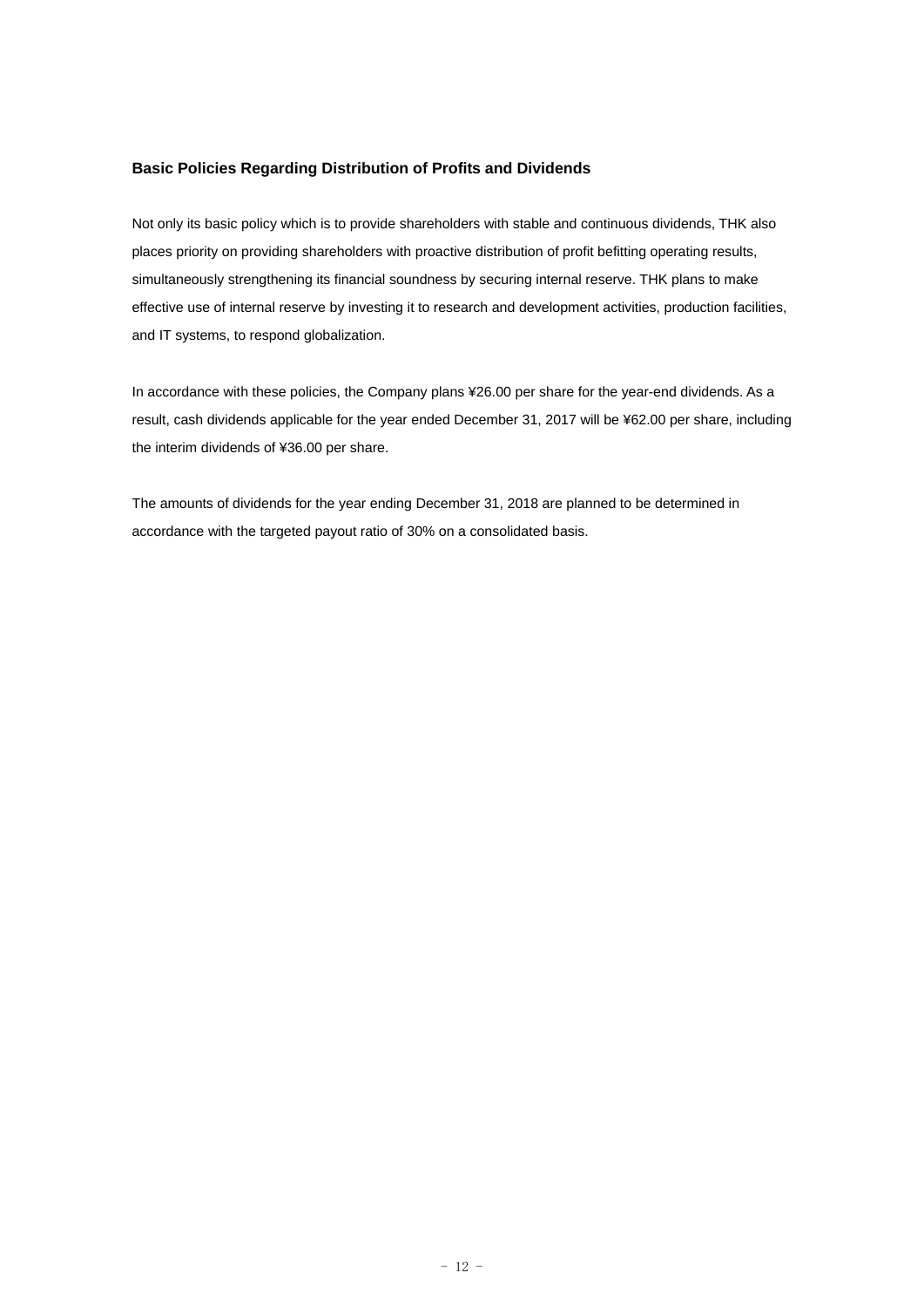# **Consolidated Financial Statements**

## (Millions of Yen) Year End -Previous Year<br>As of March 31, 2017 Year End -Current Year As of December 31, 2017 **Assets**  Current assets: Cash and bank deposits ¥137,345 ¥129,920 Accounts and notes receivable 64,218 64,218 71,543 Electronically recorded monetary claims 11,216 15,514 Merchandise and finished goods 12,860 12,860 14,357 Work in process and the set of the set of the set of the set of the set of the set of the set of the set of the set of the set of the set of the set of the set of the set of the set of the set of the set of the set of the Raw materials and supplies 15,960 19,340 Deferred tax assets 2,780 2,337 Short-term loans receivable 3 3 Other current assets 8.071 Less: Allowance for bad debts (174) (218) Total current assets 259,827 270,975 Fixed assets: Property, plant and equipment: Buildings and structures 69,730 72,565 Accumulated depreciation  $(38,456)$  (41,312) Buildings and structures-net 31,274 31,252 Machinery, equipment and vehicles 176,839 191,357 Accumulated depreciation (125,123) (134,844) Machinery, equipment and vehicles-net 51,716 56,513 Land 13,854 13,955 Construction in progress 8,377 10,452 Other 20,026 21,201 Accumulated depreciation (16,609) (17,441) Other-net 3,417 3,759 Total property, plant and equipment –net 108,639 115,934 Intangibles Goodwill 11,251 11,449 Other 20,945 20,976 20,945 Total intangibles 32,228 32,395 Investments and other Long-term investments in securities 11,377 11,377 Net defined benefit asset 1992 10 2,295 Deferred tax assets The contract of the contract of the contract of the contract of the contract of the contract of the contract of the contract of the contract of the contract of the contract of the contract of the contra Other 2,454 3,007 Less: Allowance for bad debts (64) (75) Total investments and other 14,235 17,359 Total fixed assets 155,103 165,689

# Consolidated Balance Sheets

Total assets 414,931 436,664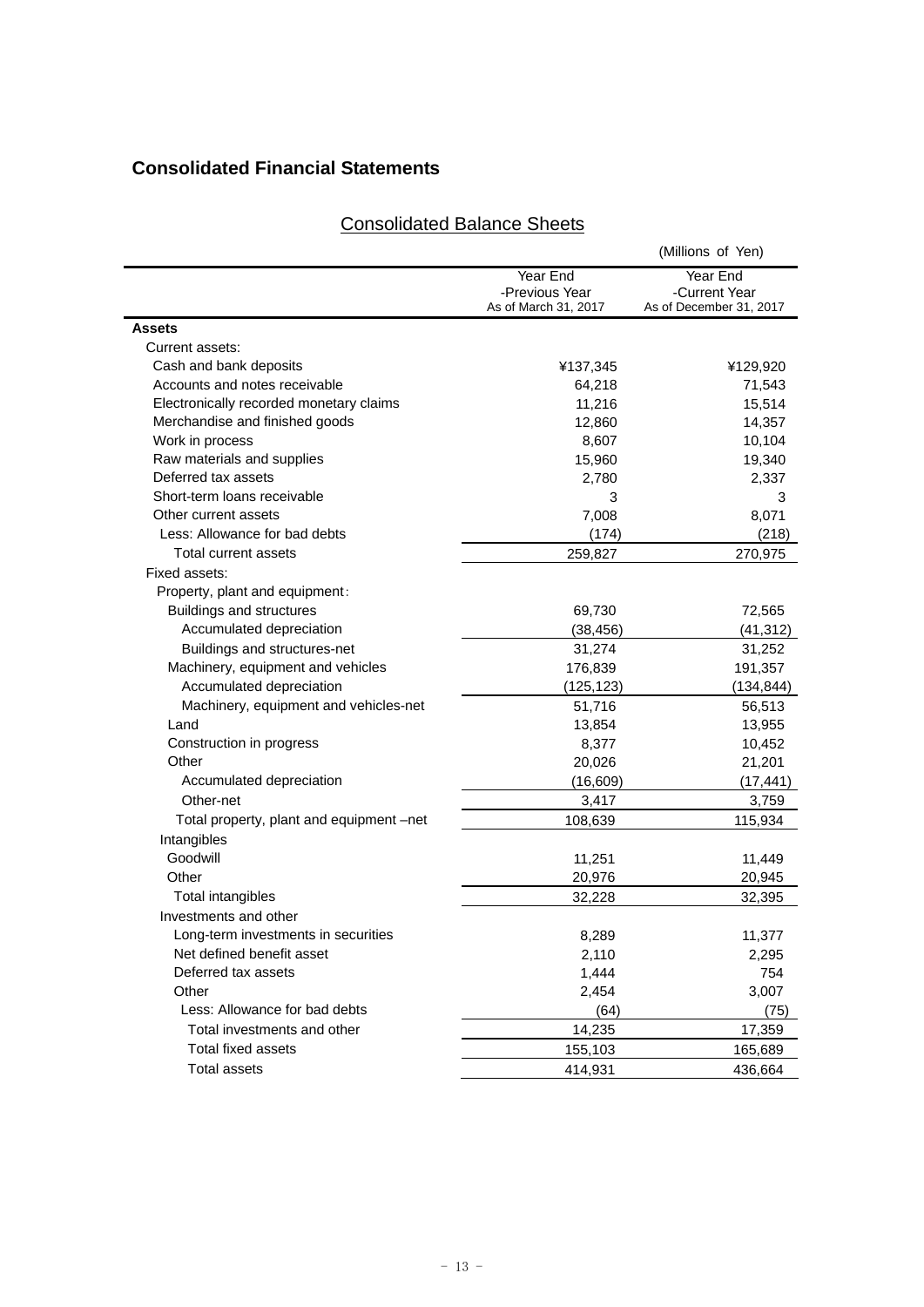| Year End<br>Year End<br>-Current Year<br>-Previous Year<br>As of March 31, 2017<br>As of December 31, 2017<br><b>Liabilities</b><br>Current liabilities:<br>Accounts and notes payable<br>¥22,132<br>¥22,330<br>Electronically recorded obligations<br>20,556<br>23,923<br>Current portion of long-term bonds<br>13,000<br>20,000<br>Current portion of Long-term bank loans<br>2,185<br>2,185<br>Lease obligation<br>126<br>147<br>Income taxes payable<br>3,865<br>1,673<br>Accrued bonuses to employees<br>2,971<br>3,398<br>Other<br>15,593<br>19,986<br>Total current liabilities<br>93,196<br>80,880<br>Long-term liabilities:<br><b>Bonds</b><br>40,000<br>20,000<br>Long-term bank loans<br>27,480<br>27,480<br>Lease obligation<br>114<br>156<br>Deferred tax liabilities<br>5,359<br>5,134<br>Reserve for retirement benefits for directors<br>and corporate auditors<br>108<br>116<br>Reserve for product warranty<br>129<br>118<br>Net defined benefit liability<br>7,827<br>7,389<br>Other<br>1,440<br>1,368<br>82,510<br>61,713<br>Total long-term liabilities<br><b>Total liabilities</b><br>163,390<br>154,910<br><b>Net assets</b><br>Shareholders' equity:<br>Common stock<br>34,606<br>34,606<br>Additional paid-in capital<br>44,584<br>40,440<br>Retained earnings<br>176,617<br>194,626<br>Treasury stock<br>(13,991)<br>(13,998)<br>Total shareholders' equity<br>255,675<br>241,817<br>Accumulated other comprehensive income:<br>Net unrealized gain on available-for-sale<br>securities<br>1,585<br>2,847<br>Foreign currency translation adjustments<br>6,793<br>13,459<br>Remeasurements of defined benefit plans<br>(1,256)<br>(1,033)<br>Total accumulated other comprehensive<br>income<br>7,122<br>15,272<br>Non-controlling Interests<br>2,600<br>10,806<br>Total net assets<br>251,540<br>281,754 |  | (Millions of Yen) |
|-------------------------------------------------------------------------------------------------------------------------------------------------------------------------------------------------------------------------------------------------------------------------------------------------------------------------------------------------------------------------------------------------------------------------------------------------------------------------------------------------------------------------------------------------------------------------------------------------------------------------------------------------------------------------------------------------------------------------------------------------------------------------------------------------------------------------------------------------------------------------------------------------------------------------------------------------------------------------------------------------------------------------------------------------------------------------------------------------------------------------------------------------------------------------------------------------------------------------------------------------------------------------------------------------------------------------------------------------------------------------------------------------------------------------------------------------------------------------------------------------------------------------------------------------------------------------------------------------------------------------------------------------------------------------------------------------------------------------------------------------------------------------------------------------------------------------------------|--|-------------------|
|                                                                                                                                                                                                                                                                                                                                                                                                                                                                                                                                                                                                                                                                                                                                                                                                                                                                                                                                                                                                                                                                                                                                                                                                                                                                                                                                                                                                                                                                                                                                                                                                                                                                                                                                                                                                                                     |  |                   |
|                                                                                                                                                                                                                                                                                                                                                                                                                                                                                                                                                                                                                                                                                                                                                                                                                                                                                                                                                                                                                                                                                                                                                                                                                                                                                                                                                                                                                                                                                                                                                                                                                                                                                                                                                                                                                                     |  |                   |
|                                                                                                                                                                                                                                                                                                                                                                                                                                                                                                                                                                                                                                                                                                                                                                                                                                                                                                                                                                                                                                                                                                                                                                                                                                                                                                                                                                                                                                                                                                                                                                                                                                                                                                                                                                                                                                     |  |                   |
|                                                                                                                                                                                                                                                                                                                                                                                                                                                                                                                                                                                                                                                                                                                                                                                                                                                                                                                                                                                                                                                                                                                                                                                                                                                                                                                                                                                                                                                                                                                                                                                                                                                                                                                                                                                                                                     |  |                   |
|                                                                                                                                                                                                                                                                                                                                                                                                                                                                                                                                                                                                                                                                                                                                                                                                                                                                                                                                                                                                                                                                                                                                                                                                                                                                                                                                                                                                                                                                                                                                                                                                                                                                                                                                                                                                                                     |  |                   |
|                                                                                                                                                                                                                                                                                                                                                                                                                                                                                                                                                                                                                                                                                                                                                                                                                                                                                                                                                                                                                                                                                                                                                                                                                                                                                                                                                                                                                                                                                                                                                                                                                                                                                                                                                                                                                                     |  |                   |
|                                                                                                                                                                                                                                                                                                                                                                                                                                                                                                                                                                                                                                                                                                                                                                                                                                                                                                                                                                                                                                                                                                                                                                                                                                                                                                                                                                                                                                                                                                                                                                                                                                                                                                                                                                                                                                     |  |                   |
|                                                                                                                                                                                                                                                                                                                                                                                                                                                                                                                                                                                                                                                                                                                                                                                                                                                                                                                                                                                                                                                                                                                                                                                                                                                                                                                                                                                                                                                                                                                                                                                                                                                                                                                                                                                                                                     |  |                   |
|                                                                                                                                                                                                                                                                                                                                                                                                                                                                                                                                                                                                                                                                                                                                                                                                                                                                                                                                                                                                                                                                                                                                                                                                                                                                                                                                                                                                                                                                                                                                                                                                                                                                                                                                                                                                                                     |  |                   |
|                                                                                                                                                                                                                                                                                                                                                                                                                                                                                                                                                                                                                                                                                                                                                                                                                                                                                                                                                                                                                                                                                                                                                                                                                                                                                                                                                                                                                                                                                                                                                                                                                                                                                                                                                                                                                                     |  |                   |
|                                                                                                                                                                                                                                                                                                                                                                                                                                                                                                                                                                                                                                                                                                                                                                                                                                                                                                                                                                                                                                                                                                                                                                                                                                                                                                                                                                                                                                                                                                                                                                                                                                                                                                                                                                                                                                     |  |                   |
|                                                                                                                                                                                                                                                                                                                                                                                                                                                                                                                                                                                                                                                                                                                                                                                                                                                                                                                                                                                                                                                                                                                                                                                                                                                                                                                                                                                                                                                                                                                                                                                                                                                                                                                                                                                                                                     |  |                   |
|                                                                                                                                                                                                                                                                                                                                                                                                                                                                                                                                                                                                                                                                                                                                                                                                                                                                                                                                                                                                                                                                                                                                                                                                                                                                                                                                                                                                                                                                                                                                                                                                                                                                                                                                                                                                                                     |  |                   |
|                                                                                                                                                                                                                                                                                                                                                                                                                                                                                                                                                                                                                                                                                                                                                                                                                                                                                                                                                                                                                                                                                                                                                                                                                                                                                                                                                                                                                                                                                                                                                                                                                                                                                                                                                                                                                                     |  |                   |
|                                                                                                                                                                                                                                                                                                                                                                                                                                                                                                                                                                                                                                                                                                                                                                                                                                                                                                                                                                                                                                                                                                                                                                                                                                                                                                                                                                                                                                                                                                                                                                                                                                                                                                                                                                                                                                     |  |                   |
|                                                                                                                                                                                                                                                                                                                                                                                                                                                                                                                                                                                                                                                                                                                                                                                                                                                                                                                                                                                                                                                                                                                                                                                                                                                                                                                                                                                                                                                                                                                                                                                                                                                                                                                                                                                                                                     |  |                   |
|                                                                                                                                                                                                                                                                                                                                                                                                                                                                                                                                                                                                                                                                                                                                                                                                                                                                                                                                                                                                                                                                                                                                                                                                                                                                                                                                                                                                                                                                                                                                                                                                                                                                                                                                                                                                                                     |  |                   |
|                                                                                                                                                                                                                                                                                                                                                                                                                                                                                                                                                                                                                                                                                                                                                                                                                                                                                                                                                                                                                                                                                                                                                                                                                                                                                                                                                                                                                                                                                                                                                                                                                                                                                                                                                                                                                                     |  |                   |
|                                                                                                                                                                                                                                                                                                                                                                                                                                                                                                                                                                                                                                                                                                                                                                                                                                                                                                                                                                                                                                                                                                                                                                                                                                                                                                                                                                                                                                                                                                                                                                                                                                                                                                                                                                                                                                     |  |                   |
|                                                                                                                                                                                                                                                                                                                                                                                                                                                                                                                                                                                                                                                                                                                                                                                                                                                                                                                                                                                                                                                                                                                                                                                                                                                                                                                                                                                                                                                                                                                                                                                                                                                                                                                                                                                                                                     |  |                   |
|                                                                                                                                                                                                                                                                                                                                                                                                                                                                                                                                                                                                                                                                                                                                                                                                                                                                                                                                                                                                                                                                                                                                                                                                                                                                                                                                                                                                                                                                                                                                                                                                                                                                                                                                                                                                                                     |  |                   |
|                                                                                                                                                                                                                                                                                                                                                                                                                                                                                                                                                                                                                                                                                                                                                                                                                                                                                                                                                                                                                                                                                                                                                                                                                                                                                                                                                                                                                                                                                                                                                                                                                                                                                                                                                                                                                                     |  |                   |
|                                                                                                                                                                                                                                                                                                                                                                                                                                                                                                                                                                                                                                                                                                                                                                                                                                                                                                                                                                                                                                                                                                                                                                                                                                                                                                                                                                                                                                                                                                                                                                                                                                                                                                                                                                                                                                     |  |                   |
|                                                                                                                                                                                                                                                                                                                                                                                                                                                                                                                                                                                                                                                                                                                                                                                                                                                                                                                                                                                                                                                                                                                                                                                                                                                                                                                                                                                                                                                                                                                                                                                                                                                                                                                                                                                                                                     |  |                   |
|                                                                                                                                                                                                                                                                                                                                                                                                                                                                                                                                                                                                                                                                                                                                                                                                                                                                                                                                                                                                                                                                                                                                                                                                                                                                                                                                                                                                                                                                                                                                                                                                                                                                                                                                                                                                                                     |  |                   |
|                                                                                                                                                                                                                                                                                                                                                                                                                                                                                                                                                                                                                                                                                                                                                                                                                                                                                                                                                                                                                                                                                                                                                                                                                                                                                                                                                                                                                                                                                                                                                                                                                                                                                                                                                                                                                                     |  |                   |
|                                                                                                                                                                                                                                                                                                                                                                                                                                                                                                                                                                                                                                                                                                                                                                                                                                                                                                                                                                                                                                                                                                                                                                                                                                                                                                                                                                                                                                                                                                                                                                                                                                                                                                                                                                                                                                     |  |                   |
|                                                                                                                                                                                                                                                                                                                                                                                                                                                                                                                                                                                                                                                                                                                                                                                                                                                                                                                                                                                                                                                                                                                                                                                                                                                                                                                                                                                                                                                                                                                                                                                                                                                                                                                                                                                                                                     |  |                   |
|                                                                                                                                                                                                                                                                                                                                                                                                                                                                                                                                                                                                                                                                                                                                                                                                                                                                                                                                                                                                                                                                                                                                                                                                                                                                                                                                                                                                                                                                                                                                                                                                                                                                                                                                                                                                                                     |  |                   |
|                                                                                                                                                                                                                                                                                                                                                                                                                                                                                                                                                                                                                                                                                                                                                                                                                                                                                                                                                                                                                                                                                                                                                                                                                                                                                                                                                                                                                                                                                                                                                                                                                                                                                                                                                                                                                                     |  |                   |
|                                                                                                                                                                                                                                                                                                                                                                                                                                                                                                                                                                                                                                                                                                                                                                                                                                                                                                                                                                                                                                                                                                                                                                                                                                                                                                                                                                                                                                                                                                                                                                                                                                                                                                                                                                                                                                     |  |                   |
|                                                                                                                                                                                                                                                                                                                                                                                                                                                                                                                                                                                                                                                                                                                                                                                                                                                                                                                                                                                                                                                                                                                                                                                                                                                                                                                                                                                                                                                                                                                                                                                                                                                                                                                                                                                                                                     |  |                   |
|                                                                                                                                                                                                                                                                                                                                                                                                                                                                                                                                                                                                                                                                                                                                                                                                                                                                                                                                                                                                                                                                                                                                                                                                                                                                                                                                                                                                                                                                                                                                                                                                                                                                                                                                                                                                                                     |  |                   |
|                                                                                                                                                                                                                                                                                                                                                                                                                                                                                                                                                                                                                                                                                                                                                                                                                                                                                                                                                                                                                                                                                                                                                                                                                                                                                                                                                                                                                                                                                                                                                                                                                                                                                                                                                                                                                                     |  |                   |
|                                                                                                                                                                                                                                                                                                                                                                                                                                                                                                                                                                                                                                                                                                                                                                                                                                                                                                                                                                                                                                                                                                                                                                                                                                                                                                                                                                                                                                                                                                                                                                                                                                                                                                                                                                                                                                     |  |                   |
|                                                                                                                                                                                                                                                                                                                                                                                                                                                                                                                                                                                                                                                                                                                                                                                                                                                                                                                                                                                                                                                                                                                                                                                                                                                                                                                                                                                                                                                                                                                                                                                                                                                                                                                                                                                                                                     |  |                   |
|                                                                                                                                                                                                                                                                                                                                                                                                                                                                                                                                                                                                                                                                                                                                                                                                                                                                                                                                                                                                                                                                                                                                                                                                                                                                                                                                                                                                                                                                                                                                                                                                                                                                                                                                                                                                                                     |  |                   |
|                                                                                                                                                                                                                                                                                                                                                                                                                                                                                                                                                                                                                                                                                                                                                                                                                                                                                                                                                                                                                                                                                                                                                                                                                                                                                                                                                                                                                                                                                                                                                                                                                                                                                                                                                                                                                                     |  |                   |
|                                                                                                                                                                                                                                                                                                                                                                                                                                                                                                                                                                                                                                                                                                                                                                                                                                                                                                                                                                                                                                                                                                                                                                                                                                                                                                                                                                                                                                                                                                                                                                                                                                                                                                                                                                                                                                     |  |                   |
|                                                                                                                                                                                                                                                                                                                                                                                                                                                                                                                                                                                                                                                                                                                                                                                                                                                                                                                                                                                                                                                                                                                                                                                                                                                                                                                                                                                                                                                                                                                                                                                                                                                                                                                                                                                                                                     |  |                   |
|                                                                                                                                                                                                                                                                                                                                                                                                                                                                                                                                                                                                                                                                                                                                                                                                                                                                                                                                                                                                                                                                                                                                                                                                                                                                                                                                                                                                                                                                                                                                                                                                                                                                                                                                                                                                                                     |  |                   |
|                                                                                                                                                                                                                                                                                                                                                                                                                                                                                                                                                                                                                                                                                                                                                                                                                                                                                                                                                                                                                                                                                                                                                                                                                                                                                                                                                                                                                                                                                                                                                                                                                                                                                                                                                                                                                                     |  |                   |
| Total liabilities and net assets<br>414,931<br>436,664                                                                                                                                                                                                                                                                                                                                                                                                                                                                                                                                                                                                                                                                                                                                                                                                                                                                                                                                                                                                                                                                                                                                                                                                                                                                                                                                                                                                                                                                                                                                                                                                                                                                                                                                                                              |  |                   |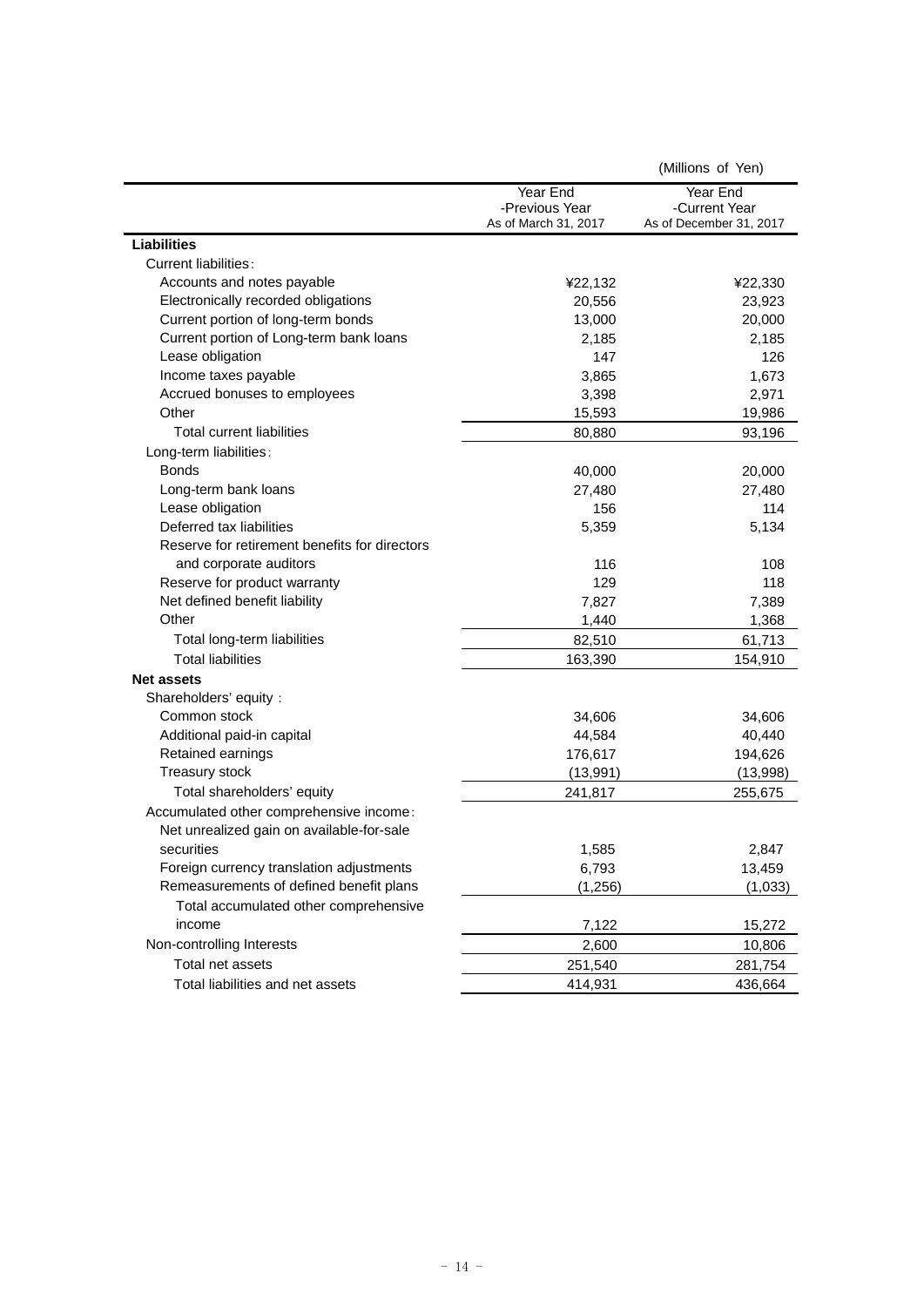| <b>Consolidated Statements of Income</b> |  |  |
|------------------------------------------|--|--|
|                                          |  |  |

|                                               |                                                                           | (Millions of Yen)                                                               |
|-----------------------------------------------|---------------------------------------------------------------------------|---------------------------------------------------------------------------------|
|                                               | Year Ended<br>March 31, 2017<br>(From April 1, 2016<br>to March 31, 2017) | Year Ended<br>December 31, 2017<br>(From April 1, 2017<br>to December 31, 2017) |
| Net sales                                     | ¥273,577                                                                  | ¥286,603                                                                        |
| Cost of sales                                 | 203,112                                                                   | 214,490                                                                         |
| Gross profit                                  | 70,464                                                                    | 72,112                                                                          |
| Selling, general and administrative expenses: |                                                                           |                                                                                 |
| Freight expenses                              | 3,866                                                                     | 3,984                                                                           |
| Advertisement expenses                        | 1,436                                                                     | 1,214                                                                           |
| Salaries and benefits                         | 14,958                                                                    | 14,015                                                                          |
| Accrual for bonuses                           | 1,170                                                                     | 1,072                                                                           |
| Net periodic retirement costs                 | 483                                                                       | 403                                                                             |
| Rent expenses                                 | 1,666                                                                     | 2,058                                                                           |
| Depreciation and amortization                 | 2,234                                                                     | 2,215                                                                           |
| Research and development                      | 4,653                                                                     | 3,984                                                                           |
| Amortization of goodwill                      | 978                                                                       | 854                                                                             |
| Other                                         | 14,362                                                                    | 13,029                                                                          |
| Total selling, general and administrative     |                                                                           |                                                                                 |
| expenses                                      | 45,811                                                                    | 42,833                                                                          |
| Operating income                              | 24,653                                                                    | 29,279                                                                          |
| Non-operating income:                         |                                                                           |                                                                                 |
| Interest income                               | 418                                                                       | 465                                                                             |
| Dividend income                               | 79                                                                        | 85                                                                              |
| Equity earnings of affiliates                 | 524                                                                       | 948                                                                             |
| Rent income                                   | 403                                                                       | 317                                                                             |
| Other                                         | 1,170                                                                     | 1,014                                                                           |
| Total non-operating income                    | 2,596                                                                     | 2,830                                                                           |
| Non-operating expenses:                       |                                                                           |                                                                                 |
| Interest expenses                             | 397                                                                       | 360                                                                             |
| Foreign exchange loss, net                    | 2,942                                                                     | 270                                                                             |
| Other                                         | 511                                                                       | 224                                                                             |
| Total non-operating expenses                  | 3,851                                                                     | 855                                                                             |
| Ordinary income                               | 23,398                                                                    | 31,254                                                                          |
|                                               |                                                                           |                                                                                 |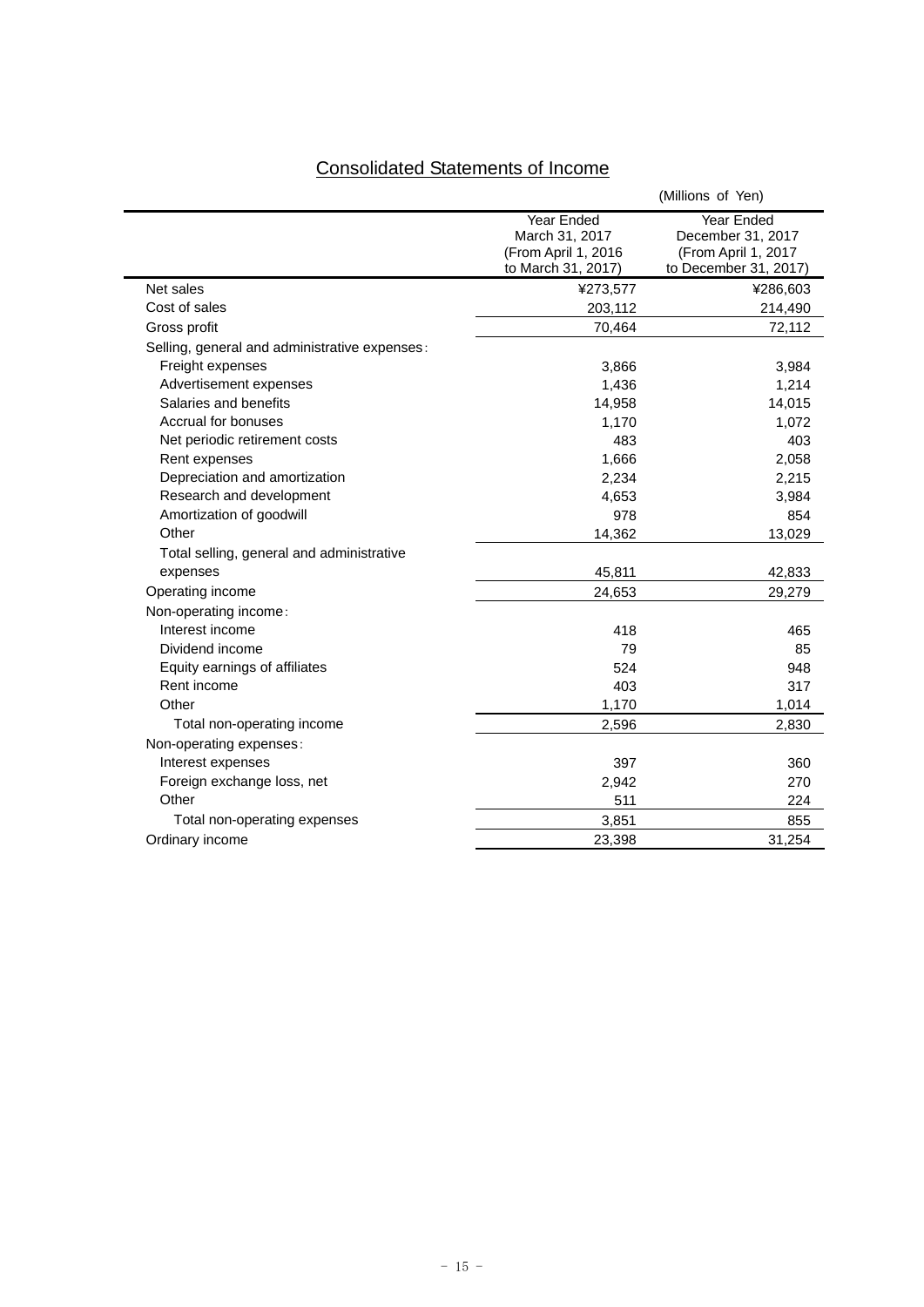|                                                   | Year Ended          | Year Ended            |
|---------------------------------------------------|---------------------|-----------------------|
|                                                   | March 31, 2017      | December 31, 2017     |
|                                                   | (From April 1, 2016 | (From April 1, 2017   |
|                                                   | to March 31, 2017)  | to December 31, 2017) |
| Extraordinary gain:                               |                     |                       |
| Gain on sales of property, plant and equipment    | ¥15                 | ¥20                   |
| Total extraordinary gain                          | 15                  | 20                    |
| Extraordinary losses:                             |                     |                       |
| Loss on sales of property, plant and equipment    | 7                   | 14                    |
| Loss on disposal of property, plant and           |                     |                       |
| equipment                                         | 348                 | 128                   |
| Impairment losses                                 |                     | 54                    |
| Other                                             |                     | 41                    |
| Total extraordinary losses                        | 356                 | 240                   |
| Income before income taxes                        | 23,057              | 31,034                |
| Income taxes-current                              | 6,447               | 5,091                 |
| Income taxes-deferred                             | (64)                | (195)                 |
| Total income taxes                                | 6,383               | 4,895                 |
| Net income                                        | 16,673              | 26,139                |
| Net income (loss) attributable to non-controlling |                     |                       |
| interests                                         | (58)                | 409                   |
| Net income attributable to owners of the parent   | 16,731              | 25,729                |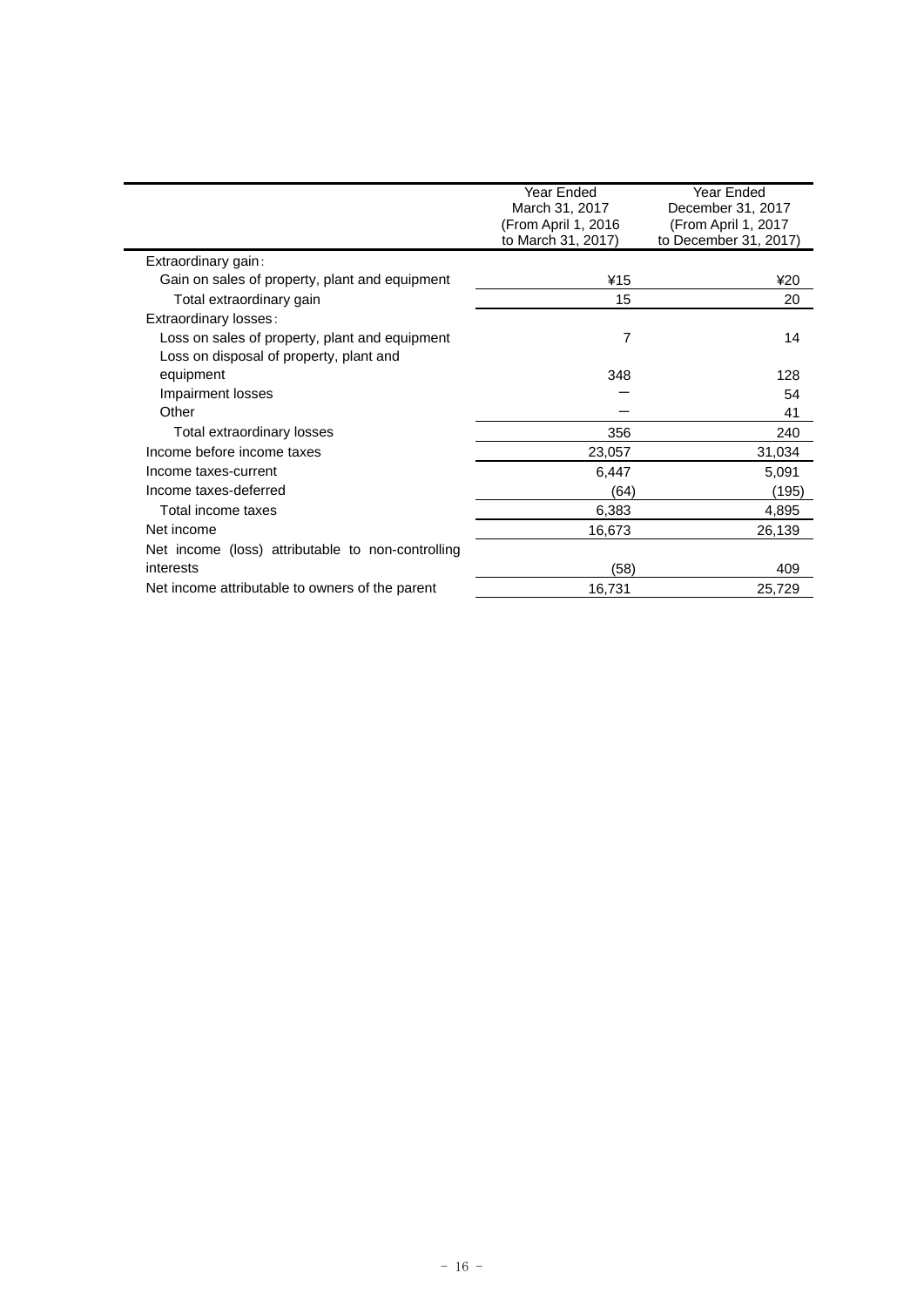|                                                      |                                                                           | (Millions of Yen)                                                               |
|------------------------------------------------------|---------------------------------------------------------------------------|---------------------------------------------------------------------------------|
|                                                      | Year Ended<br>March 31, 2017<br>(From April 1, 2016<br>to March 31, 2017) | Year Ended<br>December 31, 2017<br>(From April 1, 2017<br>to December 31, 2017) |
| Net income                                           | ¥16,673                                                                   | ¥26,139                                                                         |
| Other comprehensive income:                          |                                                                           |                                                                                 |
| Net unrealized gain on available-for-sale securities | 920                                                                       | 1,255                                                                           |
| Foreign currency translation adjustments             | (10,990)                                                                  | 6.469                                                                           |
| Remeasurements of defined benefit plans              | 171                                                                       | 227                                                                             |
| Share of other comprehensive income (loss) of        |                                                                           |                                                                                 |
| affiliates accounted under the equity method         | (542)                                                                     | 317                                                                             |
| Total other comprehensive income (loss)              | (10,441)                                                                  | 8,270                                                                           |
| Comprehensive income                                 | 6,231                                                                     | 34,409                                                                          |
| Attributable to:                                     |                                                                           |                                                                                 |
| Owners of the parent                                 | 6,823                                                                     | 33,879                                                                          |
| Non-controlling interests                            | (591)                                                                     | 530                                                                             |

# Consolidated Statements of Comprehensive Income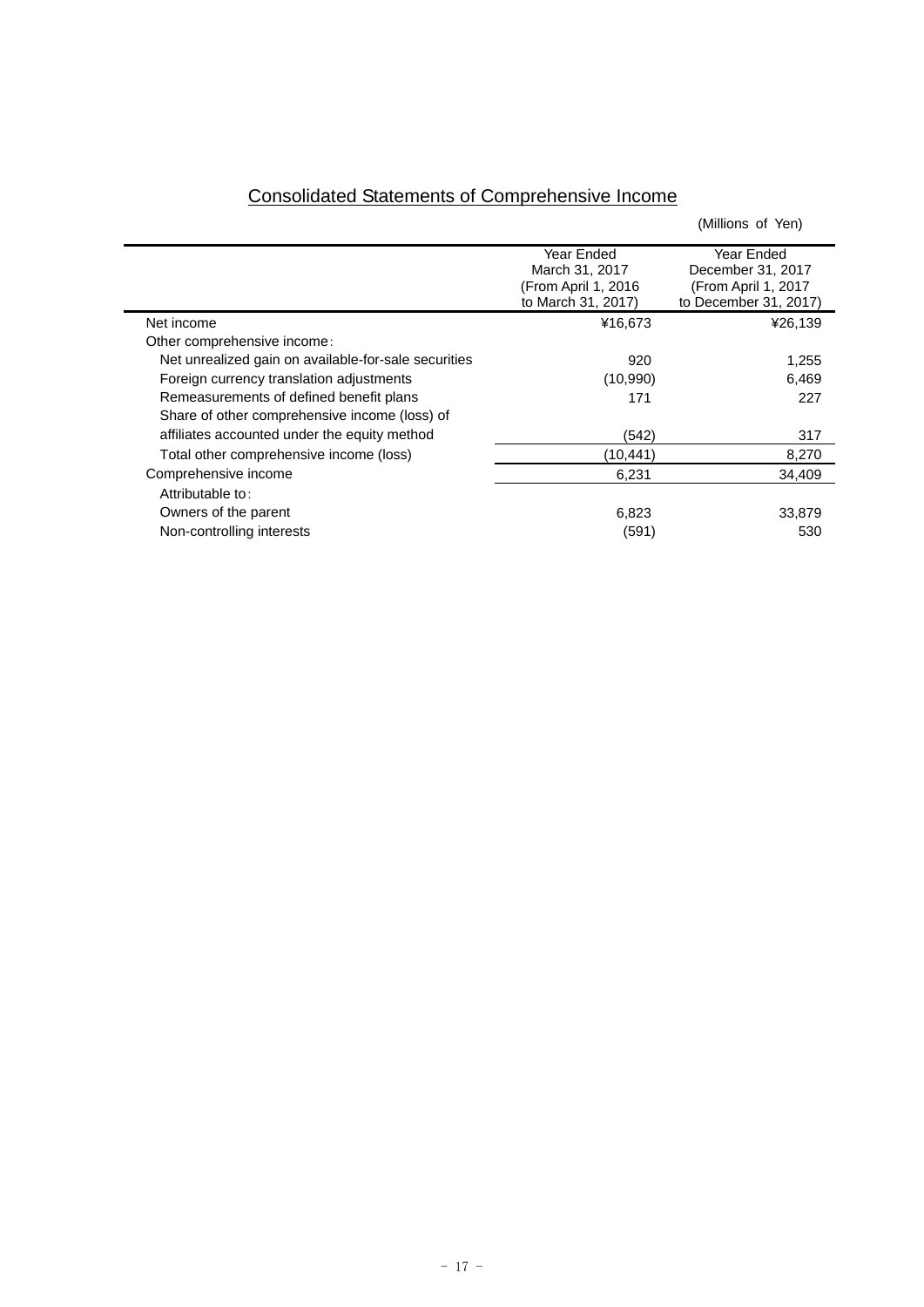|                                                 | (Millions of Yen)                                                         |                                                                                 |  |  |
|-------------------------------------------------|---------------------------------------------------------------------------|---------------------------------------------------------------------------------|--|--|
|                                                 | Year Ended<br>March 31, 2017<br>(From April 1, 2016<br>to March 31, 2017) | Year Ended<br>December 31, 2017<br>(From April 1, 2017<br>to December 31, 2017) |  |  |
| Shareholders' equity                            |                                                                           |                                                                                 |  |  |
| Common stock                                    |                                                                           |                                                                                 |  |  |
| Beginning balance                               | ¥34,606                                                                   | ¥34,606                                                                         |  |  |
| Ending balance                                  | 34,606                                                                    | 34,606                                                                          |  |  |
| Additional paid-in capital                      |                                                                           |                                                                                 |  |  |
| Beginning balance                               | 44,584                                                                    | 44,584                                                                          |  |  |
| Change in the year:                             |                                                                           |                                                                                 |  |  |
| Change in the parent's ownership interest due   |                                                                           |                                                                                 |  |  |
| to transaction with non-controlling interests   |                                                                           | (4, 143)                                                                        |  |  |
| Total change in the year                        |                                                                           | (4, 143)                                                                        |  |  |
| Ending balance                                  | 44,584                                                                    | 40,440                                                                          |  |  |
| Retained earnings                               |                                                                           |                                                                                 |  |  |
| Beginning balance                               | 165,076                                                                   | 176,617                                                                         |  |  |
| Change in the year:                             |                                                                           |                                                                                 |  |  |
| Dividends paid                                  | (5, 190)                                                                  | (7, 721)                                                                        |  |  |
| Net income attributable to owners of the parent | 16,731                                                                    | 25,729                                                                          |  |  |
| Total change in the year                        | 11,541                                                                    | 18,008                                                                          |  |  |
| Ending balance                                  | 176,617                                                                   | 194,626                                                                         |  |  |
| Treasury stock                                  |                                                                           |                                                                                 |  |  |
| Beginning balance                               | (13,950)                                                                  | (13,991)                                                                        |  |  |
| Change in the year:                             |                                                                           |                                                                                 |  |  |
| Purchase of treasury stocks                     | (41)                                                                      | (6)                                                                             |  |  |
| Total change in the year                        | (41)                                                                      | (6)                                                                             |  |  |
| Ending balance                                  | (13,991)                                                                  | (13,998)                                                                        |  |  |
| Total shareholders' equity                      |                                                                           |                                                                                 |  |  |
| Beginning balance                               | 230,317                                                                   | 241,817                                                                         |  |  |
| Change in the year:                             |                                                                           |                                                                                 |  |  |
| Dividends paid                                  | (5, 190)                                                                  | (7, 721)                                                                        |  |  |
| Net income                                      | 16,731                                                                    | 25,729                                                                          |  |  |
| Purchase of treasury stocks                     | (41)                                                                      | (6)                                                                             |  |  |
| Change in the parent's ownership interest due   |                                                                           |                                                                                 |  |  |
| to transaction with non-controlling interests   |                                                                           | (4, 143)                                                                        |  |  |
| Total change in the year                        | 11,499                                                                    | 13,857                                                                          |  |  |
| Ending balance                                  | 241,817                                                                   | 255,675                                                                         |  |  |

# Consolidated Statements of Changes in Net Assets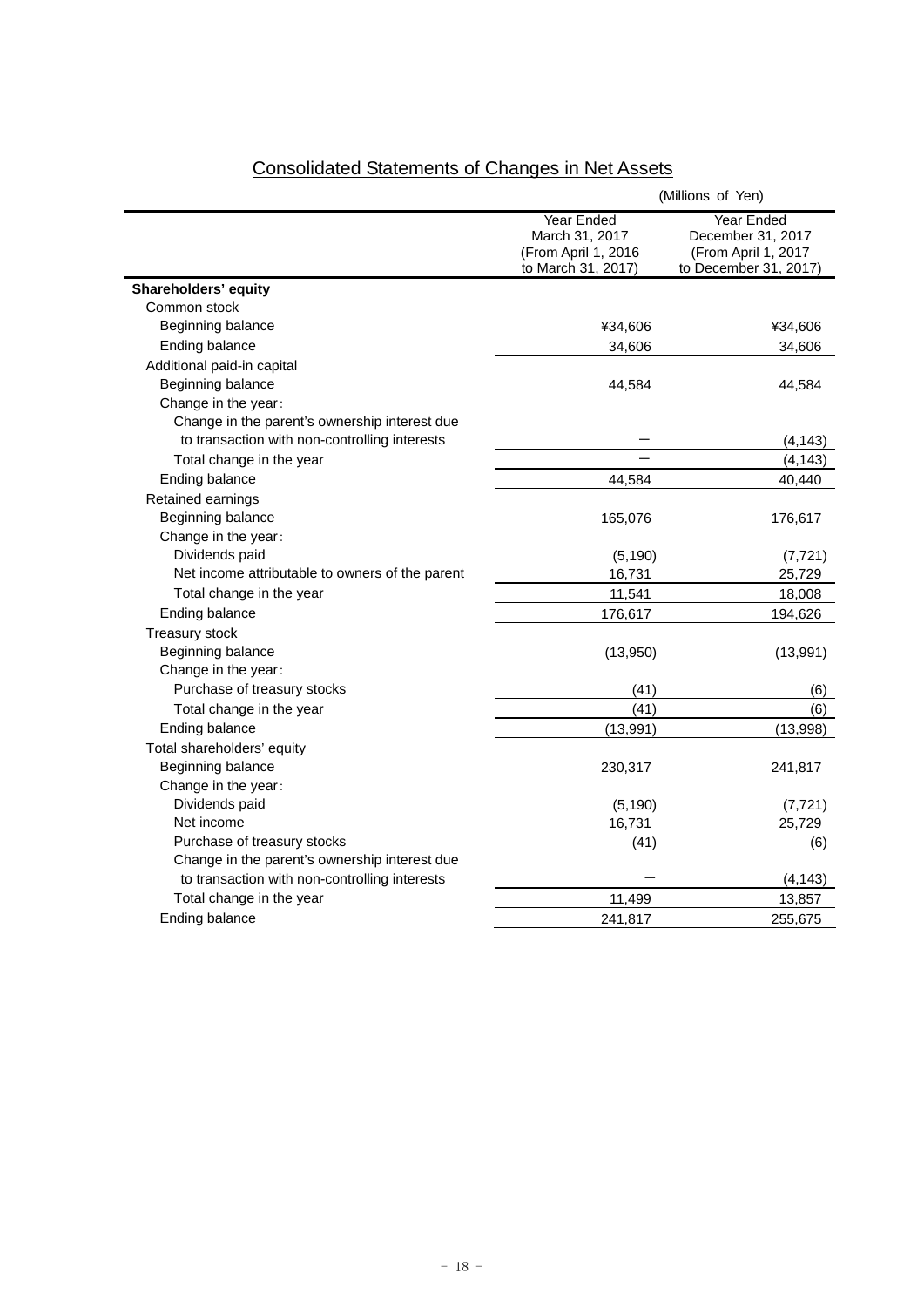|                                           | Year Ended<br>March 31, 2017<br>(From April 1, 2016<br>to March 31, 2017) | <b>Year Ended</b><br>December 31, 2017<br>(From April 1, 2017<br>to December 31, 2017) |  |
|-------------------------------------------|---------------------------------------------------------------------------|----------------------------------------------------------------------------------------|--|
| Other comprehensive income                |                                                                           |                                                                                        |  |
| Net unrealized gain on available-for-sale |                                                                           |                                                                                        |  |
| securities                                |                                                                           |                                                                                        |  |
| Beginning balance                         | ¥665                                                                      | ¥1,585                                                                                 |  |
| Net change in the year                    |                                                                           |                                                                                        |  |
| Net changes in the items other than       |                                                                           |                                                                                        |  |
| shareholders' equity                      | 920                                                                       | 1,261                                                                                  |  |
| Total change in the year                  | 920                                                                       | 1,261                                                                                  |  |
| Ending balance                            | 1.585                                                                     | 2,847                                                                                  |  |
| Foreign currency translation adjustments  |                                                                           |                                                                                        |  |
| Beginning balance                         | 17,759                                                                    | 6,793                                                                                  |  |
| Net change in the year                    |                                                                           |                                                                                        |  |
| Net changes in the items other than       |                                                                           |                                                                                        |  |
| shareholders' equity                      | (10, 965)                                                                 | 6,666                                                                                  |  |
| Total change in the year                  | (10, 965)                                                                 | 6,666                                                                                  |  |
| Ending balance                            | 6,793                                                                     | 13,459                                                                                 |  |
| Remeasurements of defined benefit plans   |                                                                           |                                                                                        |  |
| Beginning balance                         | (1, 394)                                                                  | (1,256)                                                                                |  |
| Net change in the year                    |                                                                           |                                                                                        |  |
| Net changes in the items other than       |                                                                           |                                                                                        |  |
| shareholders' equity                      | 137                                                                       | 222                                                                                    |  |
| Total change in the year                  | 137                                                                       | 222                                                                                    |  |
| Ending balance                            | (1,256)                                                                   | (1,033)                                                                                |  |
| Total other comprehensive income          |                                                                           |                                                                                        |  |
| Beginning balance                         | 17,030                                                                    | 7,122                                                                                  |  |
| Net change in the year                    |                                                                           |                                                                                        |  |
| Net changes in the items other than       |                                                                           |                                                                                        |  |
| shareholders' equity                      | (9,907)                                                                   | 8,149                                                                                  |  |
| Total change in the year                  | (9,907)                                                                   | 8,149                                                                                  |  |
| Ending balance                            | 7,122                                                                     | 15,272                                                                                 |  |
| <b>Non-controlling interests</b>          |                                                                           |                                                                                        |  |
| Beginning balance                         | 3,192                                                                     | 2,600                                                                                  |  |
| Net change in the year                    |                                                                           |                                                                                        |  |
| Net changes in the items other than       |                                                                           |                                                                                        |  |
| shareholders' equity                      | (591)                                                                     | 8,206                                                                                  |  |
| Total change in the year                  | (591)                                                                     | 8,206                                                                                  |  |
| Ending balance                            | 2,600                                                                     | 10,806                                                                                 |  |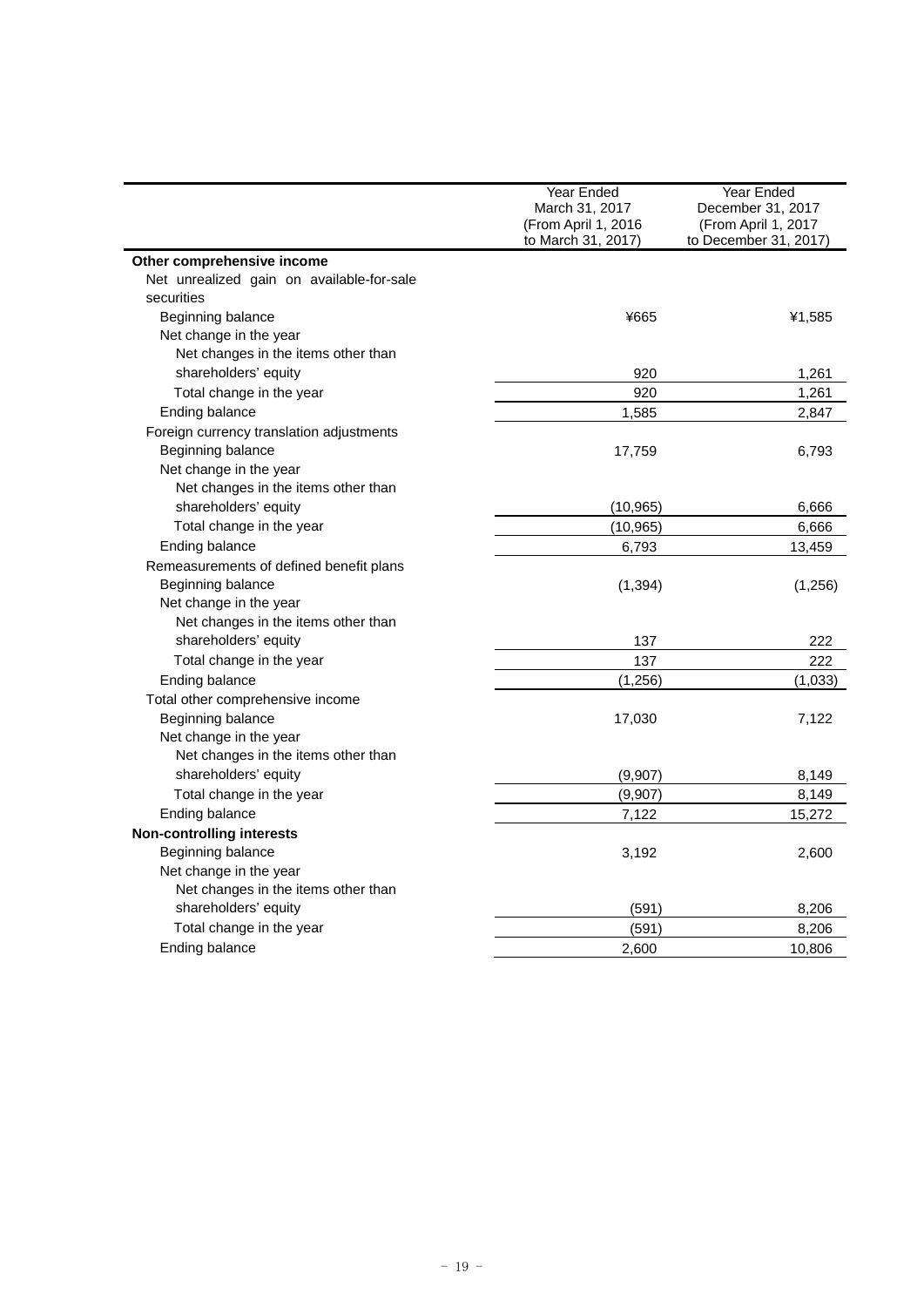|                                               | Year Ended<br>March 31, 2017 | Year Ended<br>December 31, 2017 |
|-----------------------------------------------|------------------------------|---------------------------------|
|                                               | (From April 1, 2016          | (From April 1, 2017             |
|                                               | to March 31, 2017)           | to December 31, 2017)           |
| <b>Total net assets</b>                       |                              |                                 |
| Beginning balance                             | 250.540                      | 251,540                         |
| Change in the year:                           |                              |                                 |
| Dividends paid                                | (5, 190)                     | (7, 721)                        |
| Net income                                    | 16.731                       | 25.729                          |
| Purchase of treasury stocks                   | (41)                         | (6)                             |
| Change in the parent's ownership interest due |                              |                                 |
| to transaction with non-controlling interests |                              | (4, 143)                        |
| Net changes in the items other than           |                              |                                 |
| shareholders' equity                          | (10,499)                     | 16,355                          |
| Total change in the year                      | 1,000                        | 30,213                          |
| Ending balance                                | 251,540                      | 281,754                         |
|                                               |                              |                                 |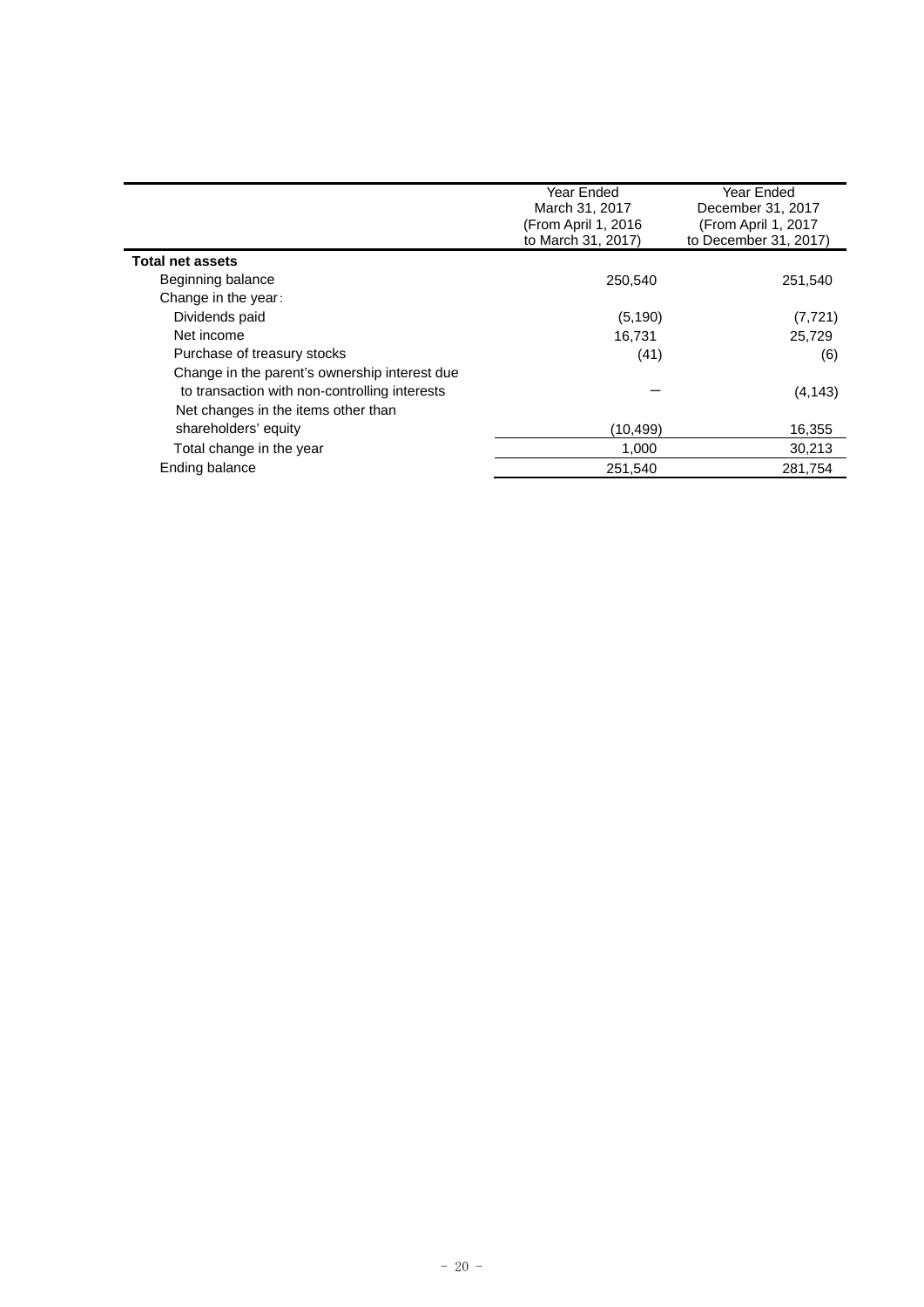|                                                 | (Millions of Yen)                                                         |                                                                                 |  |  |
|-------------------------------------------------|---------------------------------------------------------------------------|---------------------------------------------------------------------------------|--|--|
|                                                 | Year Ended<br>March 31, 2017<br>(From April 1, 2016<br>to March 31, 2017) | Year Ended<br>December 31, 2017<br>(From April 1, 2017<br>to December 31, 2017) |  |  |
| Cash flows from operating activities:           |                                                                           |                                                                                 |  |  |
| Income before income taxes                      | ¥23,057                                                                   | ¥31,034                                                                         |  |  |
| Depreciation and amortization                   | 13,185                                                                    | 13,240                                                                          |  |  |
| Impairment losses                               |                                                                           | 54                                                                              |  |  |
| Loss on sale/disposal of property, plant and    |                                                                           |                                                                                 |  |  |
| equipment                                       | 341                                                                       | 165                                                                             |  |  |
| Increase (decrease) in provisions               | 172                                                                       | (439)                                                                           |  |  |
| Increase in net defined benefit liability       | 421                                                                       | 420                                                                             |  |  |
| Interest and dividend income                    | (497)                                                                     | (551)                                                                           |  |  |
| Interest expenses                               | 397                                                                       | 360                                                                             |  |  |
| Foreign exchange loss                           | 1,409                                                                     | 110                                                                             |  |  |
| Equity in earnings of affiliates                | (524)                                                                     | (948)                                                                           |  |  |
| Amortization of goodwill                        | 978                                                                       | 854                                                                             |  |  |
| Increase in trade receivables                   | (5,906)                                                                   | (9,897)                                                                         |  |  |
| Decrease (increase) in inventories              | 422                                                                       | (5, 463)                                                                        |  |  |
| Increase in trade payables                      | 7,416                                                                     | 2,246                                                                           |  |  |
| Other                                           | 1,819                                                                     | 856                                                                             |  |  |
| Subtotal                                        | 42,693                                                                    | 32,044                                                                          |  |  |
| Interest and dividend received                  | 480                                                                       | 542                                                                             |  |  |
| Interest paid                                   | (351)                                                                     | (398)                                                                           |  |  |
| Income taxes paid                               | (2,646)                                                                   | (6, 572)                                                                        |  |  |
| Net cash provided by operating activities       | 40,175                                                                    | 25,616                                                                          |  |  |
| Cash flows from investing activities:           |                                                                           |                                                                                 |  |  |
| Purchase of property, plant and equipment       | (17, 482)                                                                 | (15,699)                                                                        |  |  |
| Proceeds from sale of property, plant and       |                                                                           |                                                                                 |  |  |
| equipment                                       | 20                                                                        | 26                                                                              |  |  |
| Purchase of investments in securities           | (238)                                                                     | (209)                                                                           |  |  |
| Increase in loans receivable                    | (125)                                                                     | (11)                                                                            |  |  |
| Payment for insurance reserves                  |                                                                           | (7)                                                                             |  |  |
| Proceeds from refunds of reserves for cancelled |                                                                           |                                                                                 |  |  |
| insurance                                       | 11                                                                        |                                                                                 |  |  |
| Other                                           | (145)                                                                     | 69                                                                              |  |  |
| Cash flows used in investing activities         | (17,960)                                                                  | (15, 831)                                                                       |  |  |

# Consolidated Statements of Cash Flows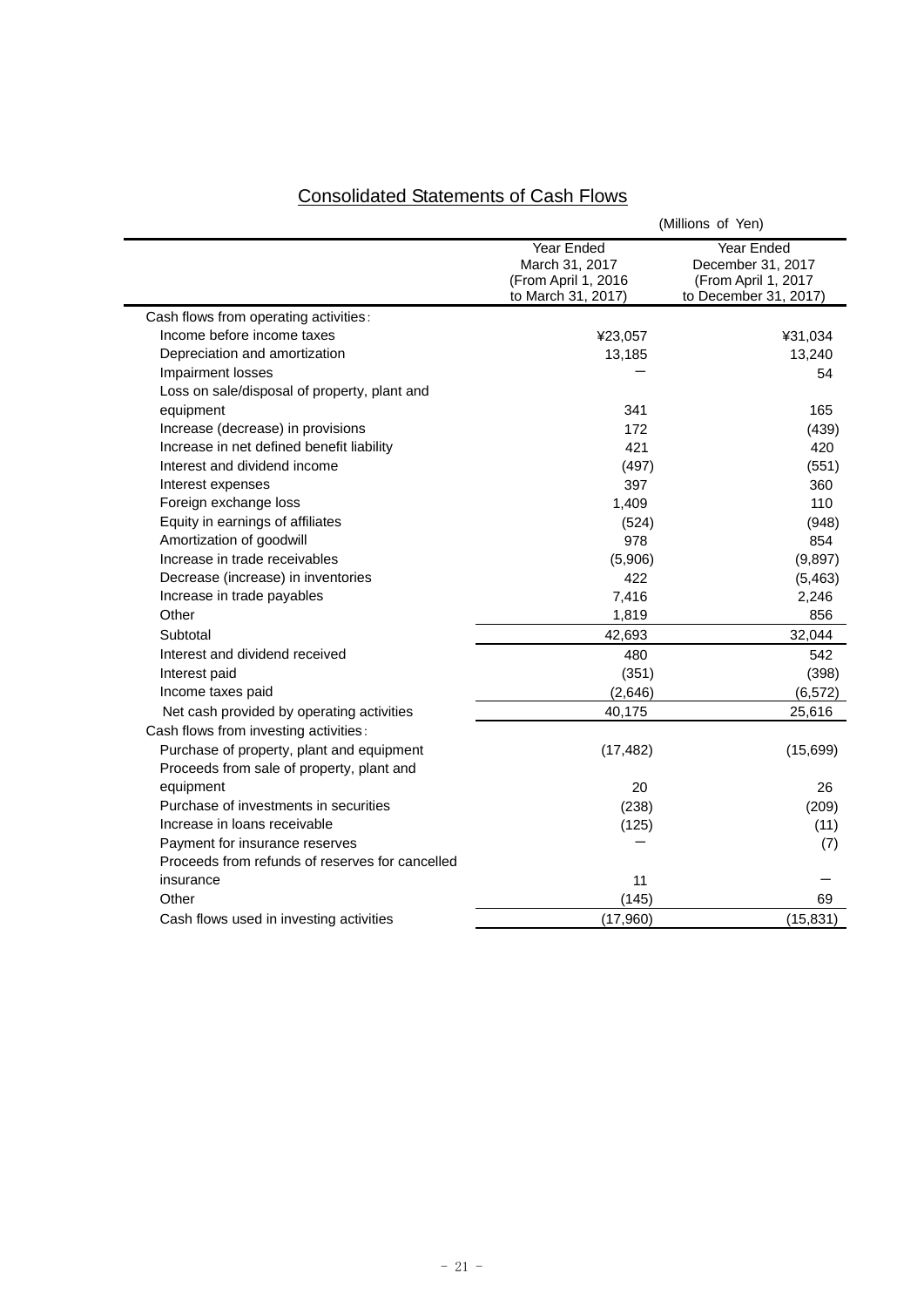|                                                  | Year Ended<br>Year Ended<br>March 31, 2017<br>December 31, 2017<br>(From April 1, 2016<br>(From April 1, 2017<br>to March 31, 2017)<br>to December 31, 2017) |               |
|--------------------------------------------------|--------------------------------------------------------------------------------------------------------------------------------------------------------------|---------------|
| Cash flows from financing activities:            |                                                                                                                                                              |               |
| Repayments of long-term bank loans               | ¥ $(2, 185)$                                                                                                                                                 | $\frac{1}{2}$ |
| Redemption of bonds                              |                                                                                                                                                              | (13,000)      |
| Dividends paid                                   | (5, 185)                                                                                                                                                     | (7, 726)      |
| Proceeds from non-controlling shareholders       |                                                                                                                                                              | 3,000         |
| Purchase of treasury stocks                      | (41)                                                                                                                                                         | (6)           |
| Repayments of lease obligations                  | (137)                                                                                                                                                        | (69)          |
| Net cash used in financing activities            | (7, 548)                                                                                                                                                     | (17,802)      |
| Foreign currency translation adjustments on cash |                                                                                                                                                              |               |
| and cash equivalents                             | (4,285)                                                                                                                                                      | 593           |
| Net increase (decrease) in cash and cash         |                                                                                                                                                              |               |
| equivalents                                      | 10,380                                                                                                                                                       | (7,424)       |
| Cash and cash equivalents, beginning of the year | 126,964                                                                                                                                                      | 137,345       |
| Cash and cash equivalents, end of the year       | 137,345                                                                                                                                                      | 129,920       |
|                                                  |                                                                                                                                                              |               |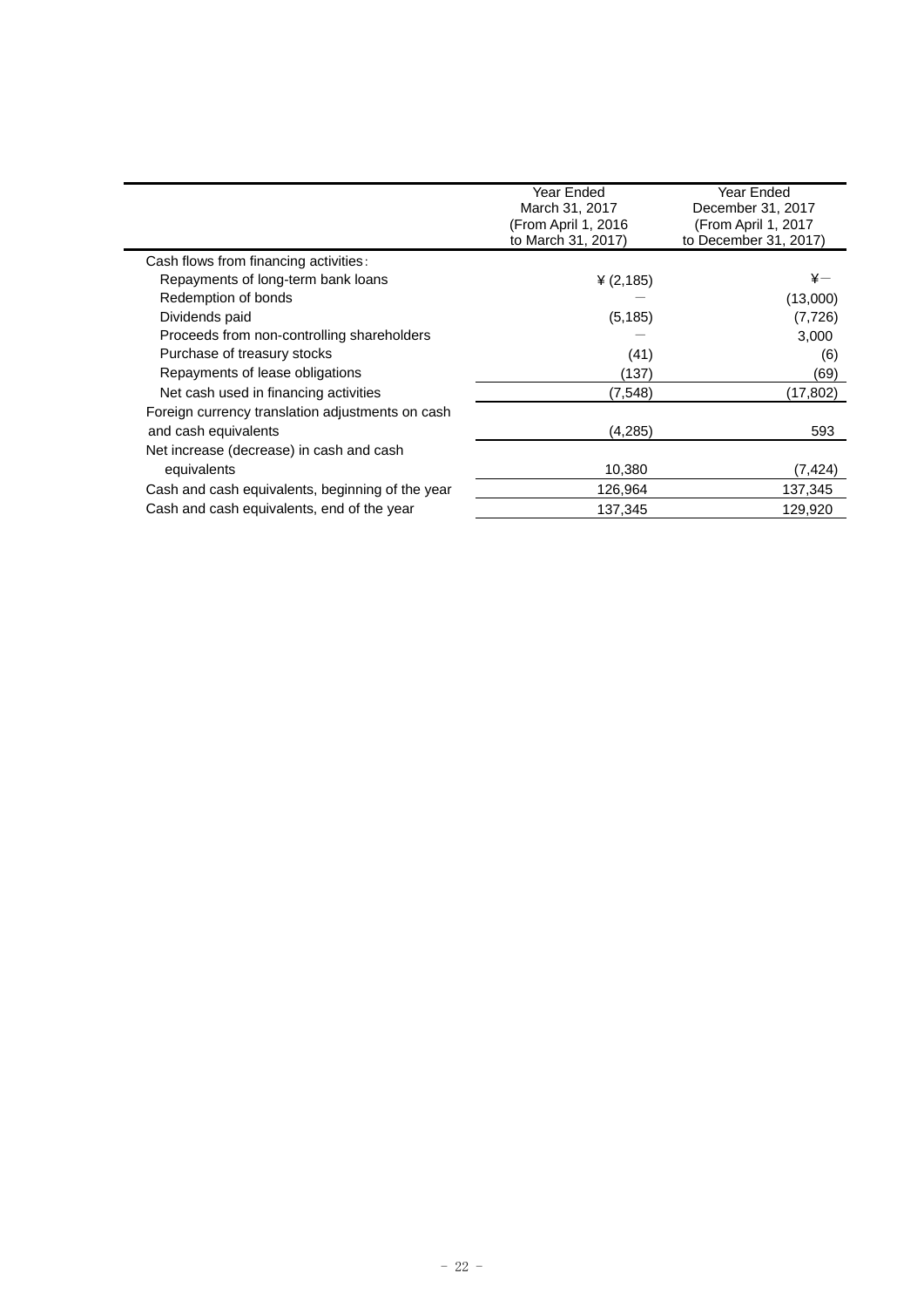# **Segment Information**

THK's reportable segments are components of THK Group for which respective financial information is separately available. Operating results of each segment is reviewed periodically by the Board of Directors to determine allocation of operating resources and evaluate its performance.

THK Group's main products are machinery parts such as LM (linear motion) guides and ball screws, and transportation equipment-related parts such as link balls and suspension ball joints. In each country, local subsidiaries establish its comprehensive business strategies and conduct their business activities in a similar way that THK and domestic subsidiaries do in Japan.

Therefore, the reportable segment information consists of the five geographical segments, namely; (1) Japan, (2) The Americas (the United States and others), (3) Europe (Germany, France and others), (4) China, and (5) Other (Taiwan, Singapore and others) based on the Group's production/sales structure.

Segment income is computed based on operating income. The reportable segment information is prepared under the same accounting policies as those used in consolidation. Inter-segment sales and transfer are stated at amounts based on their fair market values. All adjustments in the following tables are intersegment elimination on consolidation.

|                      |          |          |         |         |         |               | (Millions of Yen) |
|----------------------|----------|----------|---------|---------|---------|---------------|-------------------|
|                      |          | The      |         |         |         | Adjust        | Consoli           |
|                      | Japan    | Americas | Europe  | China   | Other   | -ments        | -dated            |
| Sales to customers   | ¥121,865 | ¥62,870  | ¥48,775 | ¥28,008 | ¥12,056 | $\frac{1}{2}$ | ¥273,577          |
| Inter-segment        | 44,982   | 39       | 47      | 4,091   | 1,464   | (50, 625)     |                   |
| Total                | 166,848  | 62,909   | 48,822  | 32,100  | 13,521  | (50, 625)     | 273,577           |
| Operating income     | 18,809   | 2,311    | 649     | 750     | 1,336   | 795           | 24,653            |
| Assets               | 363,731  | 67,579   | 84,757  | 60,801  | 15,000  | (176, 938)    | 414,931           |
| Other items          |          |          |         |         |         |               |                   |
| Depreciation and     |          |          |         |         |         |               |                   |
| amortization         | 4,450    | 2,935    | 2,007   | 3,556   | 313     | (77)          | 13,185            |
| Amortization of      |          |          |         |         |         |               |                   |
| qoodwill             | 20       | 157      | 649     |         | 151     |               | 978               |
| Investments to       |          |          |         |         |         |               |                   |
| affiliates accounted |          |          |         |         |         |               |                   |
| under the equity     |          |          |         |         |         |               |                   |
| method               | 4,016    |          |         |         |         |               | 4,016             |
| Capital expenditures | 8,486    | 3,482    | 3,608   | 2,157   | 187     | (81)          | 17,840            |

### **For the year ended March 31, 2017 (April 1, 2016 to March 31, 2017)**

*(Note) All adjustments are intercompany elimination.*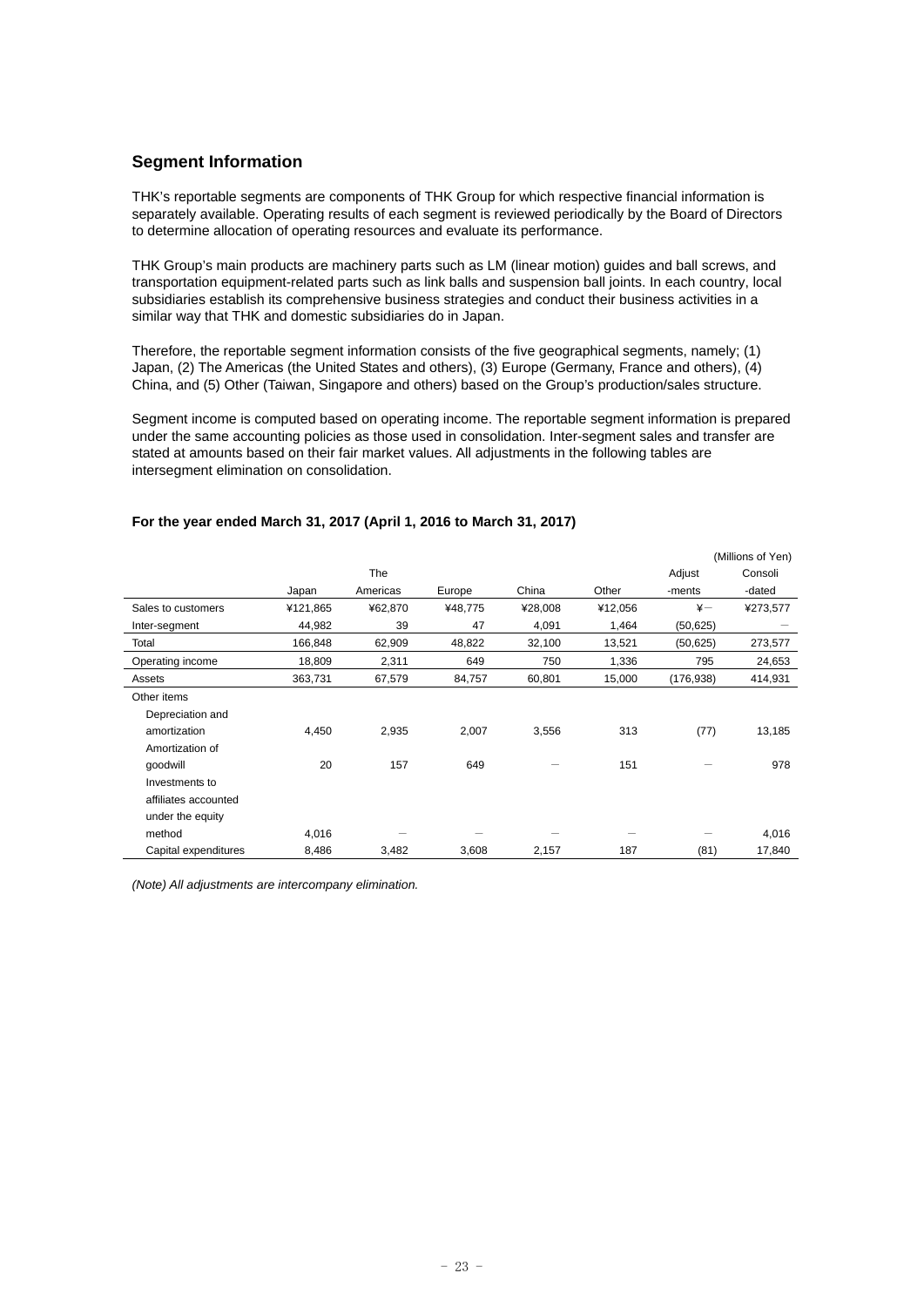|                      |          |            |         |         |         |               | (Millions of Yen) |
|----------------------|----------|------------|---------|---------|---------|---------------|-------------------|
|                      |          | <b>The</b> |         |         |         | Adjust        | Consoli           |
|                      | Japan    | Americas   | Europe  | China   | Other   | -ments        | -dated            |
| Sales to customers   | ¥106,072 | ¥67,130    | ¥57,247 | ¥40,024 | ¥16,128 | $\frac{1}{2}$ | ¥286,603          |
| Inter-segment        | 41,345   | 112        | 31      | 4,579   | 1,400   | (47, 469)     |                   |
| Total                | 147,418  | 67,242     | 57,278  | 44,604  | 17,528  | (47, 469)     | 286,603           |
| Operating income     | 20,248   | 2,738      | 627     | 3,126   | 2,171   | 365           | 29,279            |
| Assets               | 371,737  | 71,002     | 117,181 | 61,486  | 17,736  | (202, 477)    | 436,664           |
| Other items          |          |            |         |         |         |               |                   |
| Depreciation and     |          |            |         |         |         |               |                   |
| amortization         | 3,263    | 3,083      | 2,298   | 3,340   | 428     | (69)          | 12,346            |
| Amortization of      |          |            |         |         |         |               |                   |
| qoodwill             |          | 161        | 692     |         |         |               | 854               |
| Investments to       |          |            |         |         |         |               |                   |
| affiliates accounted |          |            |         |         |         |               |                   |
| under the equity     |          |            |         |         |         |               |                   |
| method               | 5,123    |            |         |         |         |               | 5,123             |
| Capital expenditures | 7,220    | 3,251      | 4,288   | 2,889   | 199     | 80            | 17,928            |

# **For the year ended December 31, 2017 (April 1, 2017 to December 31, 2017)**

*(Note) All adjustments are intercompany elimination.*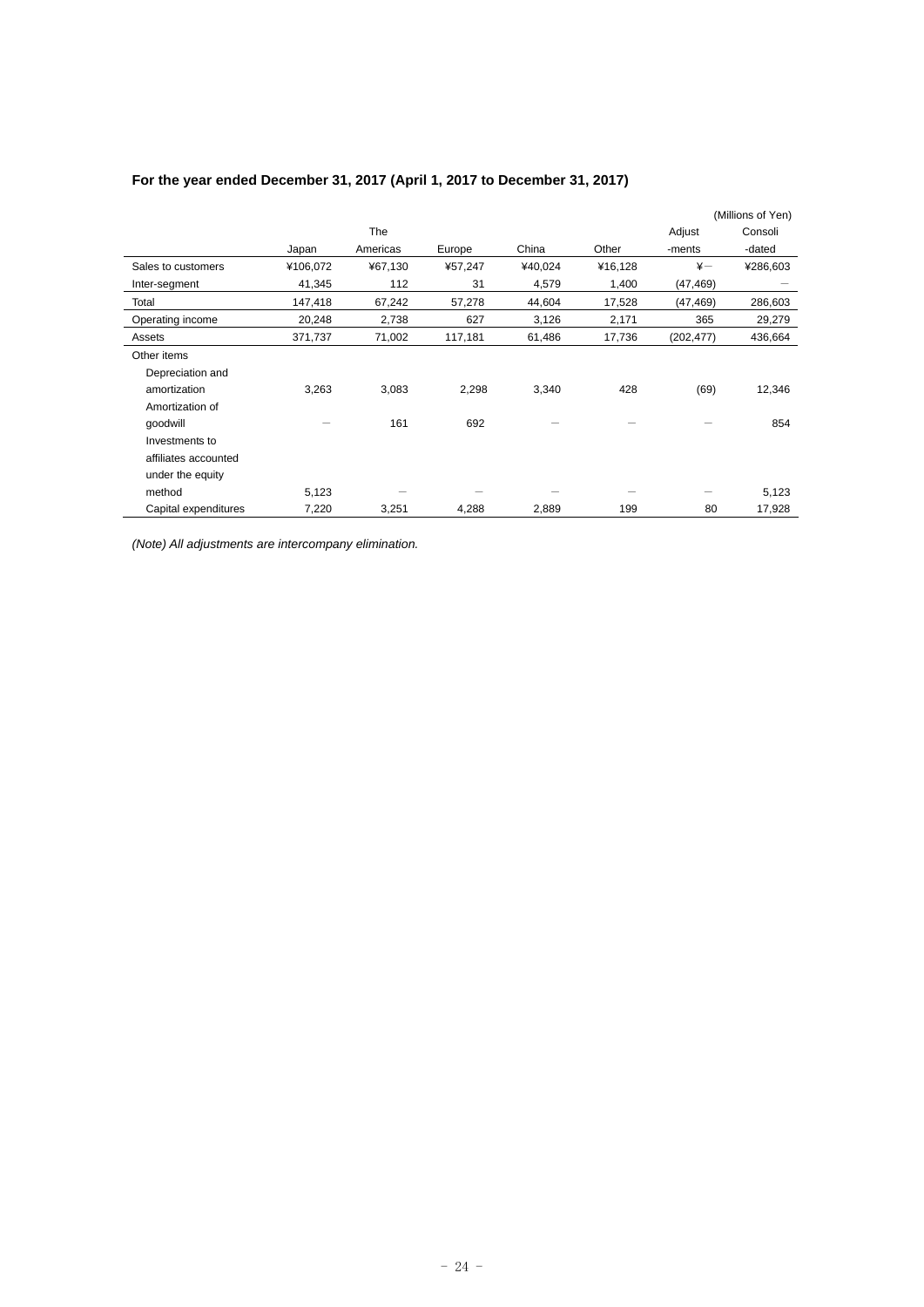#### **Business combinations**

(Business combination under common control)

According to the resolution made at the Board of Directors' meeting held on October 23, 2017, THK transferred all of its holdings of shares of THK RHYTHM CO., LTD. (hereinafter, "RHYTHM") to TRA Holdings, CO., LTD. (hereinafter, "TRA") on November 14, 2017.

#### 1. Outline of the business combination

(1) Name of acquiree and nature of its business Name: THK RHYTHM CO., LTD. Business: Manufacturing and sales of parts of automobile and other transportation equipment

(2) Date of the business combination November 14, 2017 (Date of transfer) December 31, 2017 (Deemed date of transfer)

(3) Legal form of the business combination Sale of shares in exchange of cash

#### (4) Purposes of the business combination

On October 5, 2017, the Company established TRA in charge of comprehensive management of the THK Group's expanding transportation equipment business. In order to improve the value of the aforementioned business and reinforce the THK Group's management, THK decided to transfer all of its holdings of shares of RHYTHM to TRA.

(5) Number of shares transferred and holding status before and after the transfer Number of shares held by THK before the share transfer: 4,900 shares (100%) Number of shares transferred: 4,900 shares Number of shares held by THK after the share transfer: no shares (0%)

#### 2. Outline of accounting treatments

The business combination was treated as a transaction under common control in accordance with the Statement No. 21, "Accounting Standard for Business Combinations" issued on September 13, 2013 by the Accounting Standards Board of Japan ("ASBJ") and ASBJ Guidance No. 10, "Guidance on Accounting Standards for Business Combinations and Business Divestitures" issued on September 13, 2013.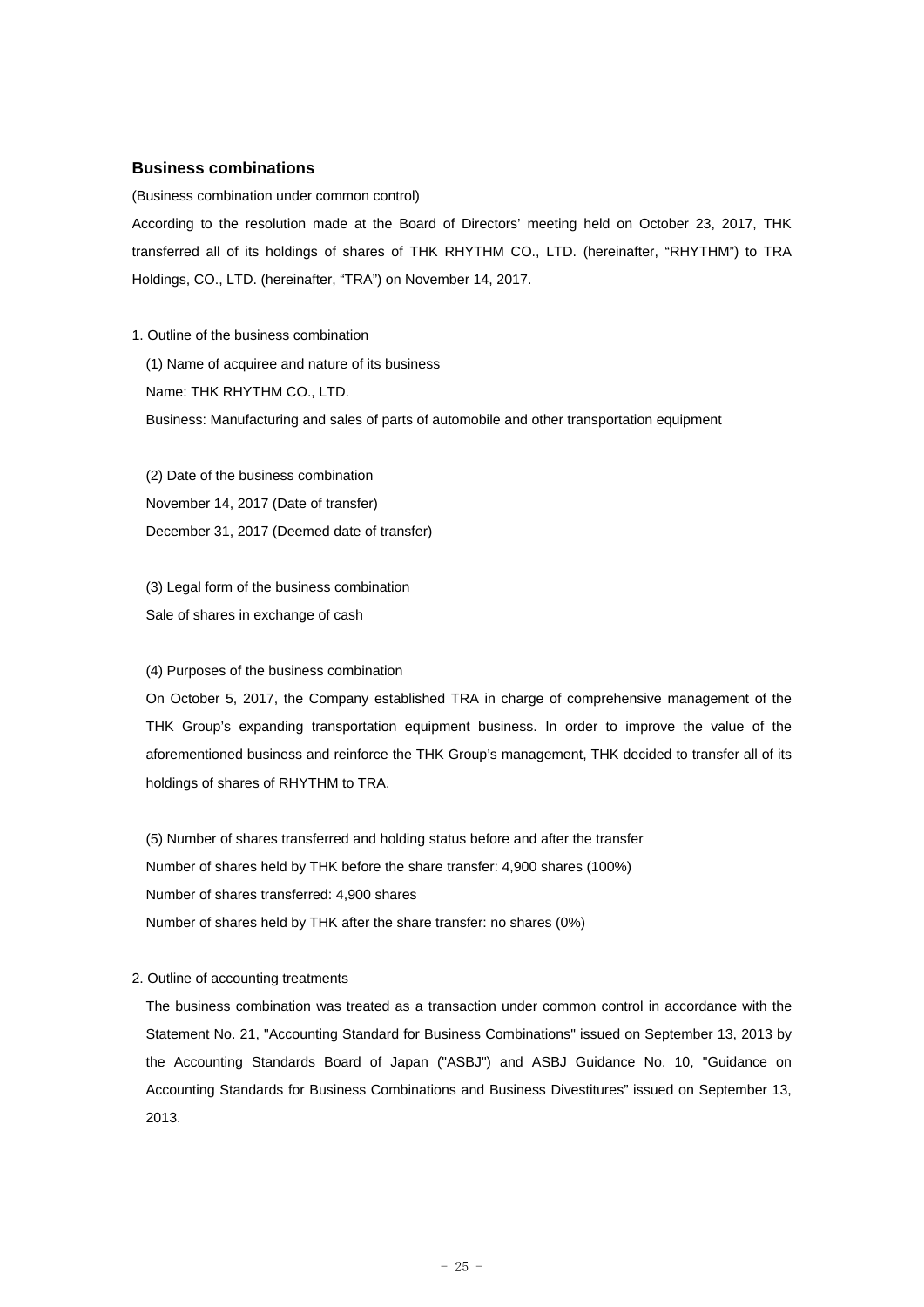- 3. Items related to the change in THK's ownership interest due to transaction with non-controlling interests
	- (1) Reason of the change in additional paid-in capital

Sale of shares of a subsidiary without change in consolidation scope

(2) The amount of decrease in additional paid-in capital due to the transaction with non-controlling interests

¥4,143 million

#### **Subsequent event**

(Issuance of domestic straight bonds)

According to the resolution made at the Board of Directors' meeting held on June 17, 2017, THK issued the following domestic straight bonds on February 7, 2018.

- 1. Eleventh Series of THK CO., LTD. Unsecured Straight Bonds
	- (1) Total amount of issuance ¥10,000 million
	- (2) Issue price ¥100 per face value ¥100
	- (3) Interest rate 0.140% per annum
	- (4) Maturity **Fixely** Maturity **Fixely** Power and Maturity **Fixely** Power and Maturity **Fixely** Power and Maturity **Fixely** Power and Maturity **Fixely** Power and Maturity **Fixely** Power and Maturity **Fixely** Power and Matu
	-

(6) Payment date February 7, 2018

- 
- (5) Method of redemption **the Conduct of The Bonds will be redeemable in whole on** February 7, 2023.
	- ・THK may retire all or part of the bonds by purchase at any time after the payment date.
- (7) Use of proceeds Redemption of other bonds

2. Twelfth Series of THK CO., LTD. Unsecured Straight Bonds

- (1)Total amount of issuance  $\frac{410,000 \text{ million}}{4100 \text{ per face}}$
- 
- 
- 
- (4) Maturity Seven years<br>
(5) Method of redemption 
(5) Contract 
in the Bonds

(6) Payment date February 7, 2018<br>
(7) Use of proceeds February 7, 2018

(2) Issue price  $(3)$  Interest rate  $(4100)$  per face value  $4100$ <br>(3) Interest rate  $(3)$  Interest rate (3) Interest rate and the control of the control of the control of the control of the control of the control of the control of the control of the control of the control of the control of the control of the control of the c

- 
- $\cdot$  The Bonds will be redeemable in whole on February 7, 2025.
- ・THK may retire all or part of the bonds by purchase at any time after the payment date.

Redemption of other bonds